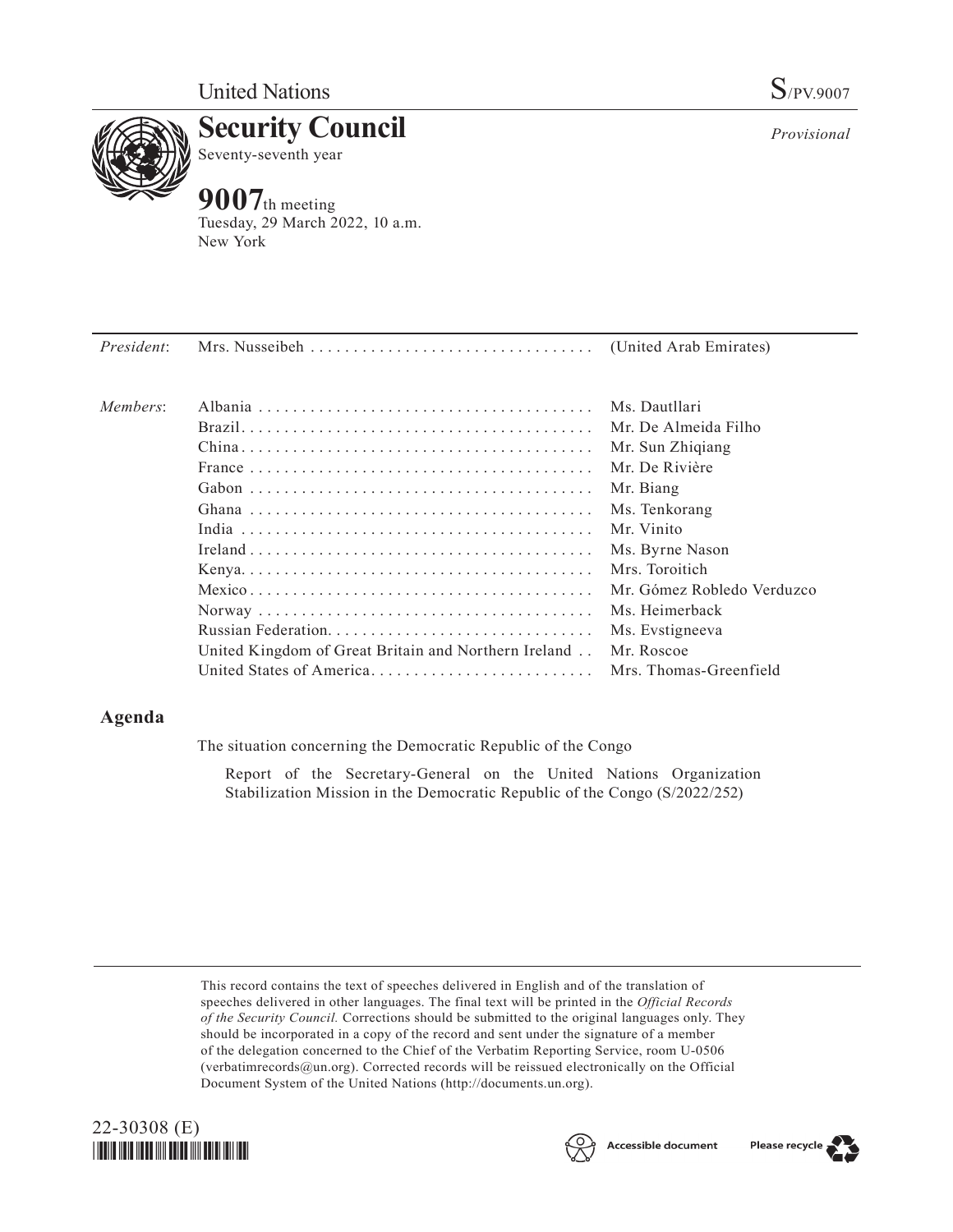*The meeting was called to order at 10.05 a.m.*

## **Expression of sympathy on the passing away of Ambassador Jim Kelly, Deputy Permanent Representative of Ireland to the United Nations**

**The President**: The members of the Security Council were deeply saddened to learn of the recent and untimely passing of Ambassador Jim Kelly, distinguished diplomat and Deputy Permanent Representative of Ireland to the United Nations.

Ambassador Kelly was a true champion of the United Nations and of the Council. As a committed multilateralist, he believed in the power of diplomacy to change the world for the better. He brought a sharp intellect and encyclopaedic knowledge of the Council to our discussions around this table and outside this Chamber. As a colleague and friend, he was described by many members as warm and generous, with a great sense of humour. Within his Mission, Jim was a mentor to many of his younger colleagues, who will miss him.

The members of the Security Council express their heartfelt condolences to the family of Ambassador Jim Kelly, to the Permanent Mission and the Government of Ireland and to all the people touched by Jim, in Ireland and beyond.

On behalf of Council members, I would ask that we all stand and observe a moment of silence in memory of Ambassador Jim Kelly.

*The members of the Security Council observed a minute of silence.*

#### **Adoption of the agenda**

*The agenda was adopted.*

## **The situation concerning the Democratic Republic of the Congo**

**Report of the Secretary-General on the United Nations Organization Stabilization Mission in the Democratic Republic of the Congo (S/2022/252)**

**The President** (*spoke in Arabic*): In accordance with rule 37 of the Council's provisional rules of procedure, I invite the representative of the Democratic Republic of the Congo to participate in this meeting.

In accordance with rule 39 of the Council's provisional rules of procedure, I invite the following briefers to participate in this meeting: Ms. Bintou Keita, Special Representative of the Secretary-General and Head of the United Nations Organization Stabilization Mission in the Democratic Republic of the Congo; and Ms. Léa Babite Inyobondaye, civil society briefer.

The Security Council will now begin its consideration of the item on its agenda.

I wish to draw the attention of Council members to document S/2022/252, which contains the report of the Secretary-General on the United Nations Organization Stabilization Mission in the Democratic Republic of the Congo.

I now give the floor to Ms. Keita.

**Ms. Keita** (*spoke in French*): At the outset, I would like to express my gratitude for being given this opportunity to address the Security Council in order to provide an update of the current situation in the Democratic Republic of the Congo following the issuance of the most recent report of the Secretary-General in that regard (S/2022/252). I also welcome the participation of Ms. Léa Babite Inyobondaye, in her capacity as representative of civil society in the Democratic Republic of the Congo.

Since my previous briefing to the Council in December (see S/PV.8918), the security situation in the east of the country has deteriorated. Military operations of the defence and security forces of the Democratic Republic of the Congo, in the context of the state of siege, have been carried out by the joint military operations of the Forces armées de la République démocratique du Congo (FARDC) and the Ugandan People's Defence Force (UPDF). However, the number of civilian losses and displaced persons has increased as a result of the bloody reprisals perpetrated by the Allied Democratic Forces against civilians living in North Kivu and Ituri, where they are displaced.

In those traumatized provinces, the tragic consequences of repeated attacks perpetrated by the majority Lendu armed group, known as the Coopérative pour le développement du Congo, either on camps for displaced persons in the Hema community of Djugu territory or on villages in the Alur community in Mahagi territory, are exacerbated by the reprisals carried out by a majority Hema armed group and the Zaire militia and its spread into Mambasa territory in an attempt to control gold resources and fund its activities. Over the past three months, there has been an alarming increase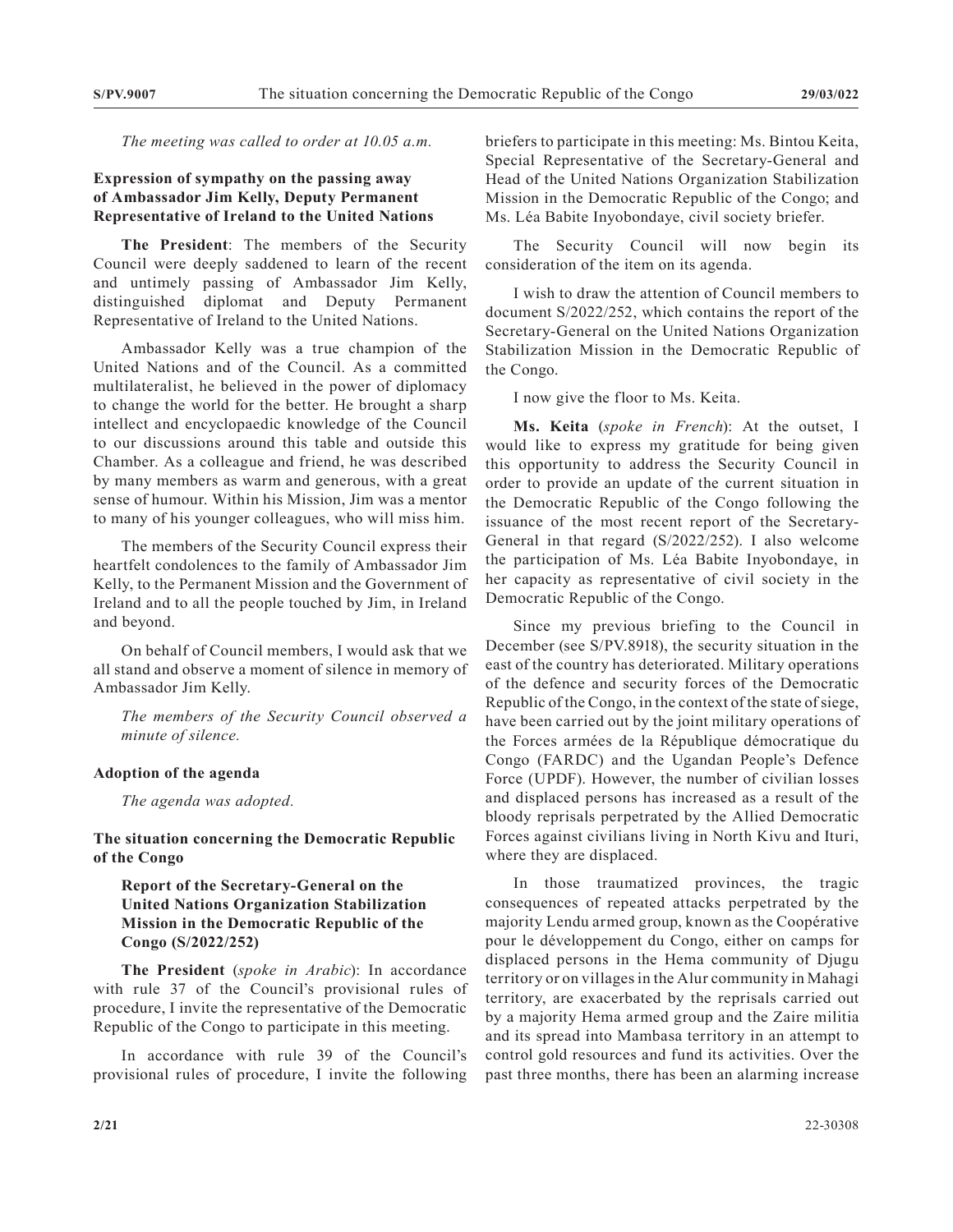in activities by the Mouvement du 23 mars (M-23) in North Kivu, which led to major attacks with FARDC and attendant population displacement. Yesterday M-23 elements also perpetrated horrific attacks, targeting civilians in communities near Rutshuru, and fighting broke out in the three-border region near the border town of Bunagana.

In the Hauts Plateaux and Moyens Plateaux of Uvira and Fizi territories in South Kivu, fresh violence against civilians is regrettable, following attacks carried out by Mai-Mai groups on the villages of the Banyamulenge community and reprisals by the Banyamulenge militia in response to attacks on FARDC positions.

The United Nations Organization Stabilization Mission in the Democratic Republic of the Congo (MONUSCO) has recorded an average of 250 civilian deaths every month in each province — a total of more than 2,300 deaths in three months.

In North Kivu, the situation is compounded by the disturbing use of improvised explosive devices by the Allied Democratic Forces, whose leadership renewed its allegiance to the Islamic State on 11 March. MONUSCO has also recorded an approximately 10 per cent increase, on average, in human rights violations since December 2021. Attacks carried out by the members of armed groups on civilians, restrictions on democratic space and an increase in hate speech are the primary causes of such violations.

Following the deterioration in the security situation and the increase in the level of violence against civilians, the needs for humanitarian assistance have again increased in the east of the country. Limited access and incidents against humanitarian workers continue to hinder the response. Over the past three months, four humanitarian workers have been killed, one has been wounded and six have been kidnapped.

I must raise the alarm here about the considerable erosion in the protection of the civil status of sites for displaced persons and the frequent attacks on military medical services and other kinds of civilian infrastructure. I therefore take this opportunity to remind all parties to the conflict of their legal and moral duty to facilitate the provision of humanitarian aid.

In the light of these very worrisome security developments, MONUSCO has redoubled its efforts to better protect civilians by conducting offensive operations in Ituri, working jointly with FARDC and UPDF, deploying support units for FARDC to increase the deterrent effect against M-23 in North Kivu, and continuing mobile deployment to provide protection to displaced persons in South Kivu. Our civilian teams are also working tirelessly with the communities concerned in an attempt to ease tensions, encourage dialogue and document those responsible for crimes in order to continue the fight against impunity. However, we must be realistic and face the actual situation on the ground.

Without a combined approach that addresses the causes and the symptoms alike, our means and those of the FARDC will remain inadequate, given the deteriorating security situation. That proves the inherent limits of having recourse solely to security operations to resolve conflicts. Therefore, while we firmly condemn attacks by armed groups on civilians, I reiterate my call for the implementation by the Government of comprehensive political strategies that also include reforms and measures aimed at addressing the structural and root causes of those conflicts, allowing us to ensure lasting peace and stability.

The beginning of national consultations in the area of transitional justice are a step in the right direction. Progress in addressing the illegal trade in and exploitation of natural resources, which continue to fuel these conflicts, as well as in security sector reform to improve performance and efficiency, and in increasing resources earmarked for combating impunity for criminals, traffickers and the accomplices of armed groups are key components.

In that context, I welcome the opening on 15 March of the new parliamentary session and the inclusion on its agenda of essential proposals and draft bills, including a review of the electoral bill, a bill on combating discrimination, racism and xenophobia, and a bill on military training. With the setting up of the Independent National Electoral Commission and the start of preparations for the electoral process, I also welcome the goal expressed by the President of the National Assembly to conduct a consensus-based review of the electoral law so as to ensure the most inclusive, transparent and peaceful process possible to allow for, in particular, the active participation of women and young people within the constitutional time frame. The strategic importance of the review of the electoral law for the stability of the country cannot be underestimated. It is a key moment for the majority of the political class and for a civil society that expects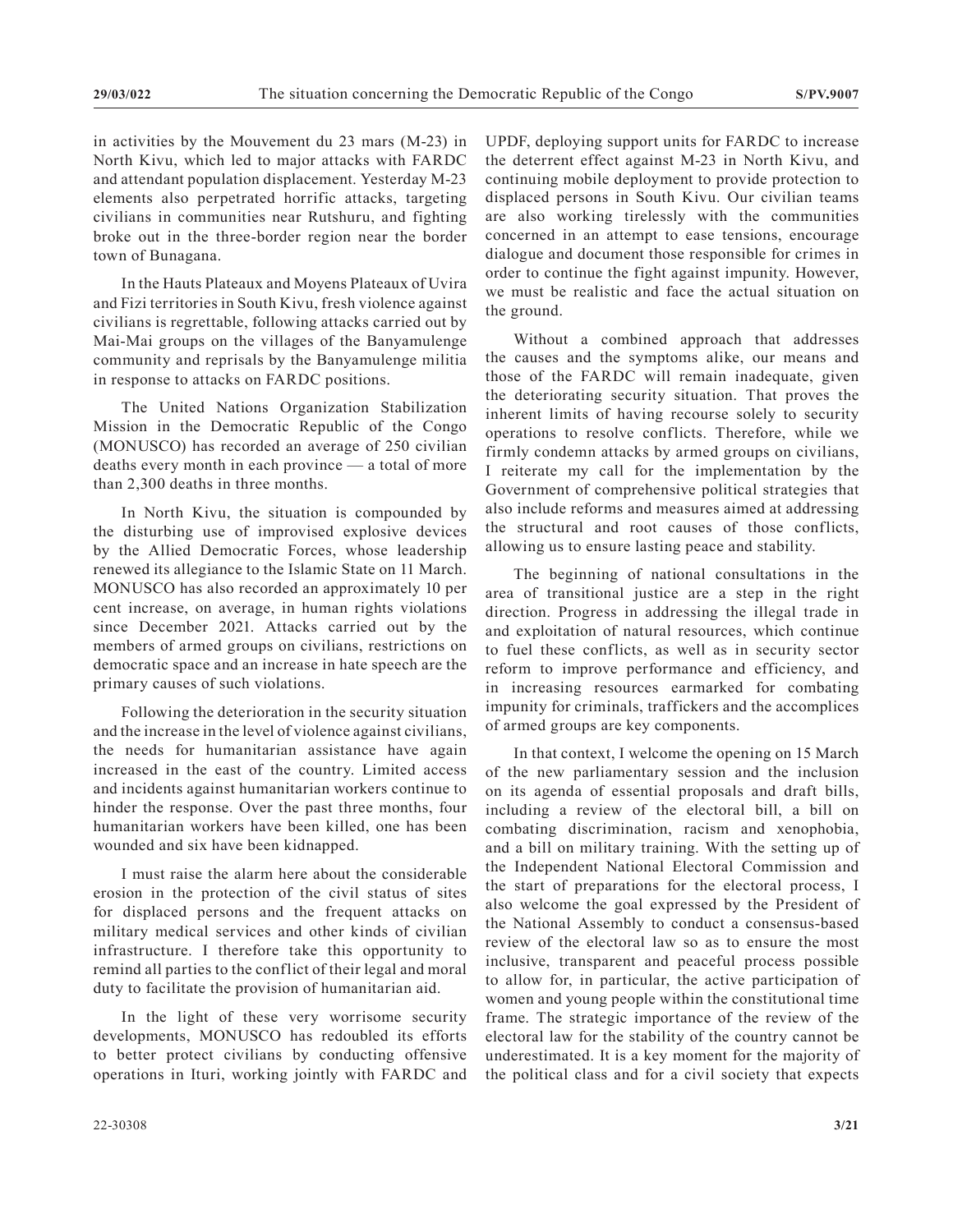concrete measures to restore trust in the management of the electoral process.

### (*spoke in English*)

I am glad to report that since my last briefing to the Security Council (see S/PV.8918), I have seen progress in the common efforts of MONUSCO, the United Nations country team and the Government to implement the joint transition plan. The joint working group has produced an initial report of the benchmarks and indicators to measure progress on the plan that we have drawn up.

The sub-working groups have also begun their work, with notable developments in the operationalization of the protection of human rights, as well as the disarmament, demobilization and community reintegration and stabilization. I take this opportunity to highlight the importance that I attach to the successful implementation of the Disarmament, Demobilization, Community Reintegration and Stabilization programme.

Indeed, MONUSCO, together with the United Nations Development Programme, continues to support the work of the national coordination structure and facilitates its engagement with the provincial and local stakeholders to enable the implementation of community-based approaches to disarmament, demobilization and community reintegration and stabilization. The validation of the national strategy for the Disarmament, Demobilization, Community Reintegration and Stabilization programme on 28 March, which is expected to be formally adopted in a ceremony chaired by President Tshisekedi on 4 April, will be an important stepping-stone in the operationalization of the programme.

The implementation of a progressive, responsible and sustainable transition also advances at field level with a view to ensuring that national and provincial institutions and partners continue to deliver on key tasks and preserve the gains achieved, with the support — as required — of United Nations agencies. To reduce some of the existing vulnerabilities in areas from which MONUSCO is progressively disengaging, efforts are also under way to advance the humanitarian development and peace nexus approach towards a common analysis and coherence in terms of planning and action among partners.

In line with that approach, MONUSCO remained engaged with the United Nations country team and the provincial authorities of the Kasais after its withdrawal from the area last year. In Tanganyika province, the Mission is closely monitoring the evolution of the security dynamics, particularly in Nyunzu territory and the Bandera area, to maintain a nimble planning for the scheduled withdrawal of MONUSCO in June this year.

We must not forget that the Democratic Republic of the Congo's stability is also tied to the support of its nine neighbouring countries. The interdependence of the States of the region, particularly the need to seek common solutions to challenges impacting all, was highlighted during the recent summit in Kinshasa of the tenth High-level Meeting of the Regional Oversight Mechanism, reuniting the signatory countries and guarantor institutions of the Peace, Security and Cooperation Framework for the Democratic Republic of the Congo and the Region.

I welcome the efforts deployed under the leadership of President Tshisekedi to increase regional cooperation, as well as the participants' pledge to continue engaging in dialogue and diplomacy to resolve tensions and strengthen their coordination and collaboration in the fight against negative forces. In that regard, I also salute the decision of the East African Community to admit the Democratic Republic of the Congo as a full member, as announced today during the nineteenth extraordinary summit of the Heads of State.

To conclude, allow me to thank the Council for its commitment to supporting MONUSCO, as evidenced by resolution 2612 (2021), extending the Mission's mandate, and by its continued engagement on these quarterly discussions. I would also like to express my gratitude to the troop- and police-contributing countries for their vital support enabling the implementation of the mandate, despite the challenges imposed by the coronavirus disease pandemic.

As multiple global challenges requiring the attention of Member States emerge, I urge the international community to continue supporting the Democratic Republic of the Congo in achieving long-term stability, peace and prosperity.

**The President** (*spoke in Arabic*): I thank Ms. Keita for her briefing.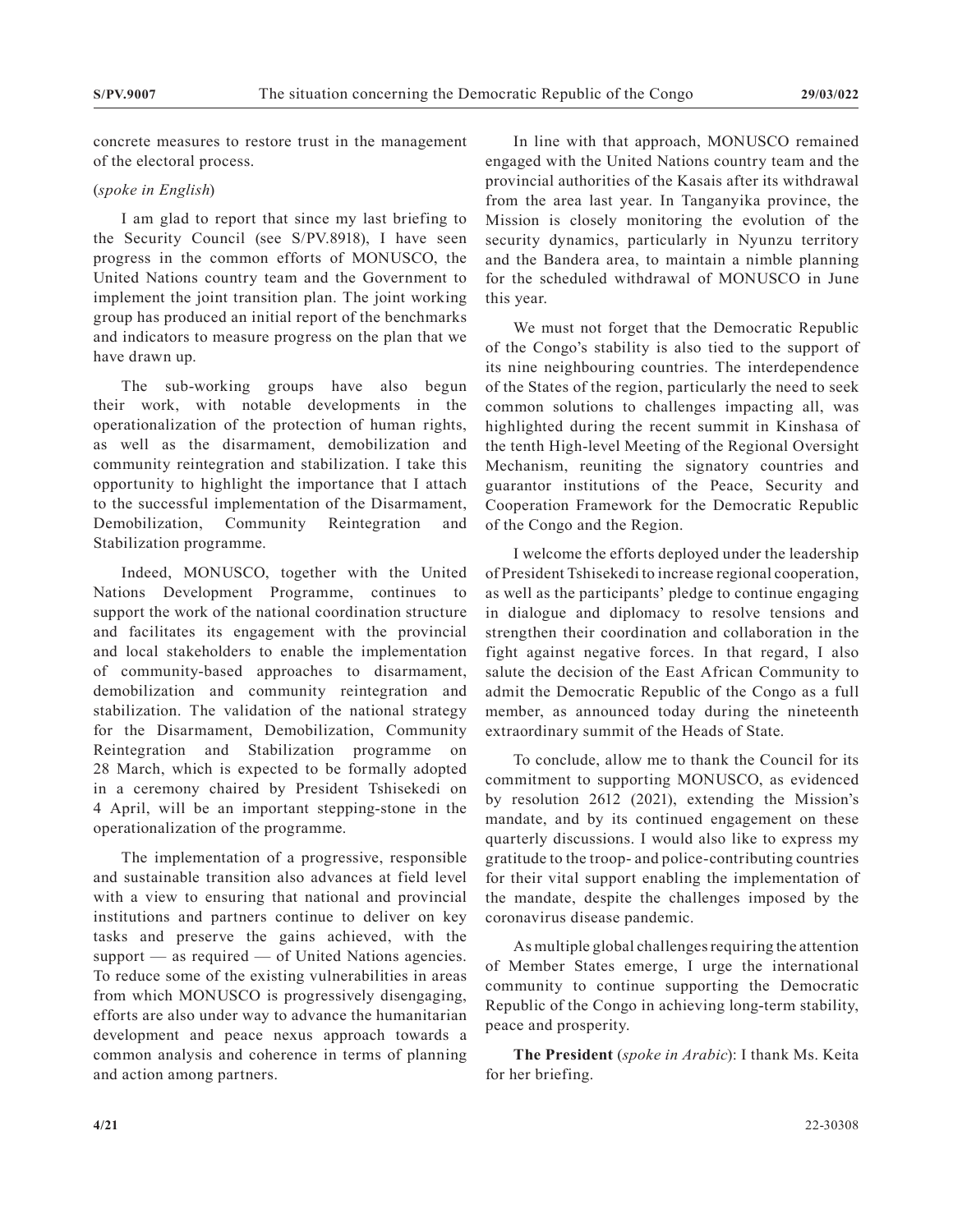#### (*spoke in English*)

Due to technical difficulties, we will not be able to connect with the civil society briefer, Ms. Babite, this morning. We will, however, distribute her remarks to all Council members.

## (*spoke in Arabic*)

I shall now give the floor to those Council members who wish to make statements.

## **Mr. De Rivière** (France) (*spoke in French*): I thank Ms. Keita for her briefing.

We have just learned that a United Nations Organization Stabilization Mission in the Democratic Republic of the Congo (MONUSCO) helicopter disappeared today in the Rutshuru area. I pay tribute to all of the Mission's personnel who dedicate themselves each day to achieving peace in the Democratic Republic of the Congo.

I would like to highlight three points.

First, progress at the political level and in the region must be accompanied and supported. France welcomes the progress made in preparing for the presidential and legislative elections in 2023. Work must continue in accordance with the road map of the Independent National Electoral Commission. Parliament's revision of the electoral law should strengthen confidence in the country's institutions and the democratic process.

At the regional level, the Addis Ababa Framework Agreement follow-up summit confirmed the will for dialogue. The commitments made must be implemented. Here, I refer to the many bilateral agreements reached in recent months to strengthen good-neighbourly relations. Cooperation must be further strengthened in order to fight against armed groups and crime.

We have taken note of the concerted actions of the Ugandan and Congolese armed forces against the Allied Democratic Forces, as well as the agreements reached between the Rwandan and Congolese police. Depending on progress on arms control, the framework for military assistance could be made more flexible by the Council.

Secondly, we must disable negative forces. Armed groups continue their abuses. France condemns the cowardly and unjustifiable attacks on camps for displaced persons. Those camps shelter the most vulnerable populations, including women and children.

MONUSCO and the Congolese armed forces must continue to protect them.

The results of operations on the ground must be visible. The Force Intervention Brigade has been reconfigured for that purpose. Coordination between the Congolese and Ugandan armed forces and MONUSCO must continue. The protection of civilians will be ensured only if there is full respect for human rights and international humanitarian law.

In order to address the root causes of the conflicts, the disarmament, demobilization and reintegration strategy must be operationalized without delay. The fight against impunity must be strengthened, both for armed groups and for certain members of the security forces. In that sense, France welcomes the conviction of 24 members of the Coopérative pour le développement du Congo in Ituri for crimes against humanity.

The traceability of natural resources must be ensured so that they do not fall into the hands of armed groups. It is up to the Security Council to sanction those who plunder the resources of the Congolese people.

Finally, the Congolese must continue to count on the support of their partners. The indicators in MONUSCO's transition plan are now being regularly monitored and will help regulate the gradual withdrawal of the Mission. United Nations agencies, funds and programmes must be ready to take over and begin immediately to invest in Tanganyika, from which MONUSCO will withdraw in June.

France will support the Democratic Republic of the Congo in its transition. The French Development Agency will mobilize half a billion euros between now and 2025 to support health, agriculture and the empowerment of women, which is a major investment. The European Union will allocate  $644$  million this year to meet the needs of the most vulnerable in the Democratic Republic of the Congo and the Great Lakes region. It will contribute to care for survivors of sexual violence, as well as promote access to water and education.

On the road to peace, the Democratic Republic of Congo is not alone. Let us continue to accompany it.

**Ms. Heimerback** (Norway): I would like to thank Special Representative Keita for her honest and informative briefing.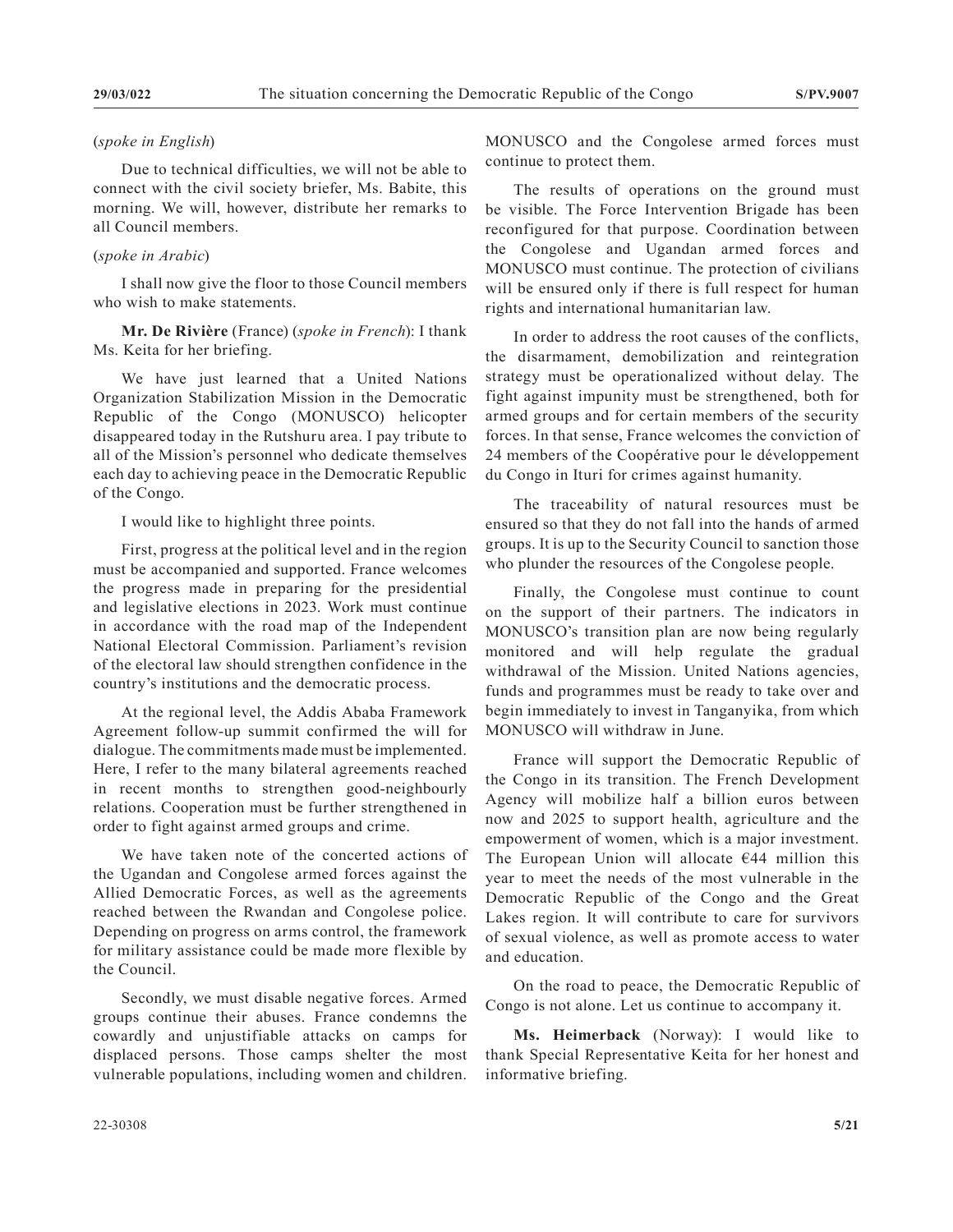We too express our regret after hearing about the helicopter crash this morning in North Kivu and we will closely follow any updates from the United Nations Organization Stabilization Mission in the Democratic Republic of the Congo (MONUSCO). We pay tribute to its peacekeepers for their hard work.

Norway is deeply concerned about the security and humanitarian developments in the eastern part of the Democratic Republic of the Congo. After more than 10 months of the state of siege, we see no decline in the threat from armed groups. The humanitarian response plan also remains severely underfunded.

The attacks by the Allied Democratic Forces this month — and the attack by the Coopérative pour le développement du Congo on Savo camp for internally displaced persons in February — illustrate the constant threat faced by the civilian population, and such attacks must stop. We underscore that all parties must fully respect international law, including international humanitarian law and international human rights law.

Allow me to focus on two main points, namely, the illicit exploitation of natural resources and the MONUSCO transition.

First, the illicit exploitation of natural resources remains a conflict-driver in the Democratic Republic of the Congo. It generates significant revenues for armed groups and represents a lost opportunity for the Congolese State. These activities also inflict additional suffering on the civilian population. We are deeply concerned about the use of children in mines and the exploitation of women in the mining sector.

Regional cooperation is key to curb this trade. We urge relevant States to implement the recommendations from the Khartoum workshop last year. Additionally, a well-functioning sanctions regime can have a preventive effect and promote accountability for perpetrators. Norway supports the work of all relevant stakeholders, including the Special Envoy of the Secretary-General to the Great Lakes region, the International Conference on the Great Lakes Region and the African Union, in establishing mechanisms to address this root cause of conflict.

Secondly, the ultimate success of MONUSCO hinges upon a well-executed transition. This must include a strong focus on the protection of civilians. We welcome the recent meetings in the joint working group and the sub-working group on the transition, which are crucial to ensuring a conditions-based drawdown. We welcome the inclusion of civil society actors in that exercise.

The milestones and indicators set forth in the joint transition plan illustrate that stabilization cannot be achieved by military means alone. It must be accompanied by inclusive political and community dialogue and efforts to promote economic and social development. We encourage MONUSCO and the Democratic Republic of the Congo authorities to continue to include civil society, local community leaders as well as women and youth in identifying concrete steps to further stabilization efforts and dialogue.

The progress report (S/2022/252) shows that time, concerted efforts and close cooperation between relevant actors is needed to achieve the milestones in the joint transition plan. This process cannot be rushed. It must be based on the situation on the ground, rather than fixed deadlines. Norway remains committed to a timely and responsible draw-down and eventual exit of MONUSCO. Norway stands ready to work with all relevant stakeholders for sustainable peace in the Democratic Republic of the Congo.

**Ms. Evstigneeva** (Russian Federation) (*spoke in Russian*): We wish to thank the Special Representative of the Secretary-General, Ms. Bintou Keita, for her briefing.

It is with great alarm that we have learned about the missing helicopter belonging to the United Nations Organization Stabilization Mission in the Democratic Republic of the Congo (MONUSCO). We support the activities of peacekeepers in the country.

It is with further alarm that we note that problems in the area of security have escalated in the eastern and north-eastern parts of the country, specifically in Ituri and North Kivu provinces. There, since May 2021, a state of siege has been in effect, and since November 2021, a joint military operation has been carried out with armed units of the Democratic Republic of the Congo and Uganda.

We welcome efforts to counter the militias. However, it behoves us to note that the Congolese armed forces, alongside their regional partners and MONUSCO peacekeepers, have not yet managed to fundamentally curb the capacity of the numerous militias proliferating in the area. We note the steppedup activities of a number of armed groups, first and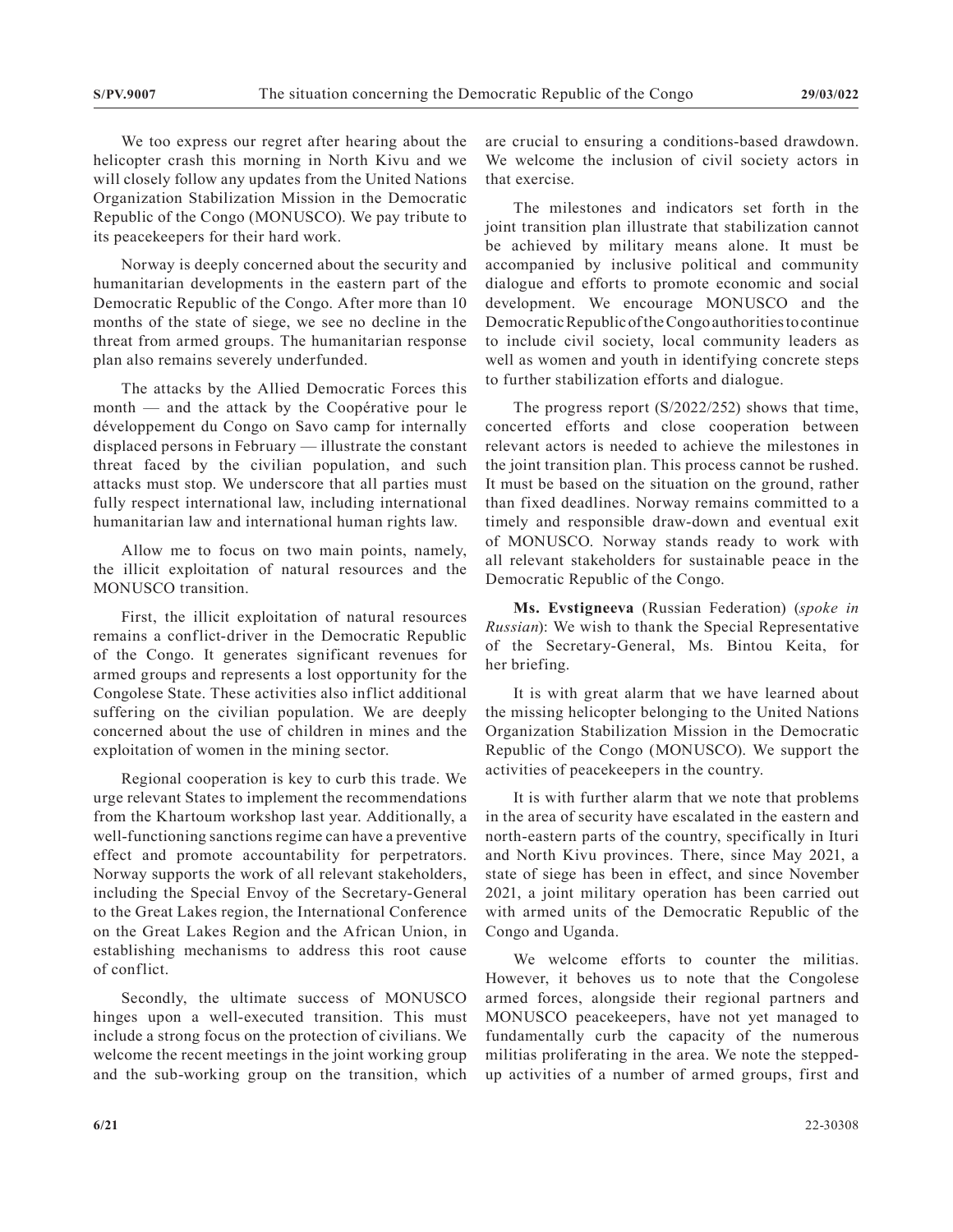foremost, the Allied Democratic Forces. It is with alarm that we have learned of late that the activity of the Coopérative pour le développement du Congo has increased. On 1 February, following an attack by that entity in Ituri, more than 50 people died, including women and children.

The Russian Federation supported the adoption of a Security Council press statement on 4 February (SC/14787) to condemn this heinous act. In the first few months of this year, attacks targeting civilians were repeatedly carried out. We are particularly troubled by attacks on camps for internally displaced persons and the use by armed groups of improvised explosive devices. We believe that, in order to successfully vanquish the fighters, it is necessary to further step up coordination between the peacekeepers and the Congolese security forces, as well as to facilitate capacity-building for the latter.

We welcome the establishment, in October 2021, of a centre to coordinate the operations of MONUSCO and the Congolese army. We also welcome the establishment of tripartite cooperation, with the participation of Ugandan military personnel. We support the reinforcement of MONUSCO's Force Intervention Brigade.

We believe during the implementation of the joint transition plan adopted on 15 September 2021 by the authorities of the Democratic Republic of the Congo and the leadership of MONUSCO with regard to the Mission's drawdown and withdrawal from the country in 2024, it is important to account for the situation and developments on the ground and to operate in a phased and responsible way. There is an acute persistent problem of fighters illicitly exploiting natural resources to fund operations and build up military capabilities. We hope that the Government of the Democratic Republic of the Congo, working alongside United Nations peacekeepers and international partners, will manage to restore control over the security situation and normalize the situation.

It is crucial to implement non-military measures to strengthen local institutions of State governance, alleviate the humanitarian situation and provide conditions for sustained socioeconomic development. The priority in making headway for a long-term resolution and reconciliation in the Democratic Republic of the Congo is, with the assistance of the Blue Helmets, the implementation of the programme for the disarmament, demobilization and social reintegration of former combatants.

A key pillar for politics in the Democratic Republic of the Congo over the near term is presidential elections. It is necessary for elections to be carried out in line with the timetable set out under the Constitution, to ensure that they be inclusive and in line with international elections standards. We welcome the efforts of the authorities in preparing for the organization of elections.

We commend the commitment of the neighbouring countries of the Democratic Republic of the Congo to develop practical cooperation aimed at stabilizing the situation in the Great Lakes region, as well as progress in bilateral dialogue between regional stakeholders vis-à-vis, first and foremost, security issues, strengthening of national borders and combating illicit trafficking in small arms and light weapons.

We welcome the efforts of the leaders of the States in the region, the Southern African Development Community and the International Conference on the Great Lakes Region. We believe it is important that another meeting of the High-Level Meeting of the Peace, Security and Cooperation Framework for the Democratic Republic of the Congo was held in February.

**Mr. De Almeida Filho** (Brazil): Let me start by thanking the Special Representative of Secretary-General, Ms. Bintou Keita, for her informative briefing. I welcome the participation of the delegation of the Democratic Republic of the Congo in this meeting. I will raise three points today.

First, the security situation in Ituri province is cause for great concern. As described in the most recent report of the Secretary-General (S/2022/252), the last few months have witnessed an escalation of violence by armed groups. The Security Council issued a press statement (SC/14787) on the particularly brutal attack perpetrated by militias of the Coopérative pour le développement du Congo on Savo camp for internally displaced persons, which left dozens of civilians dead.

The situation in North Kivu province is no less worrisome. Brazil is particularly concerned by the increasing number of attacks using improvised explosive devices. In South Kivu, there are signs of increased activity by armed groups. The civilian population has been directly affected by the violence, with no exception being made for women and children.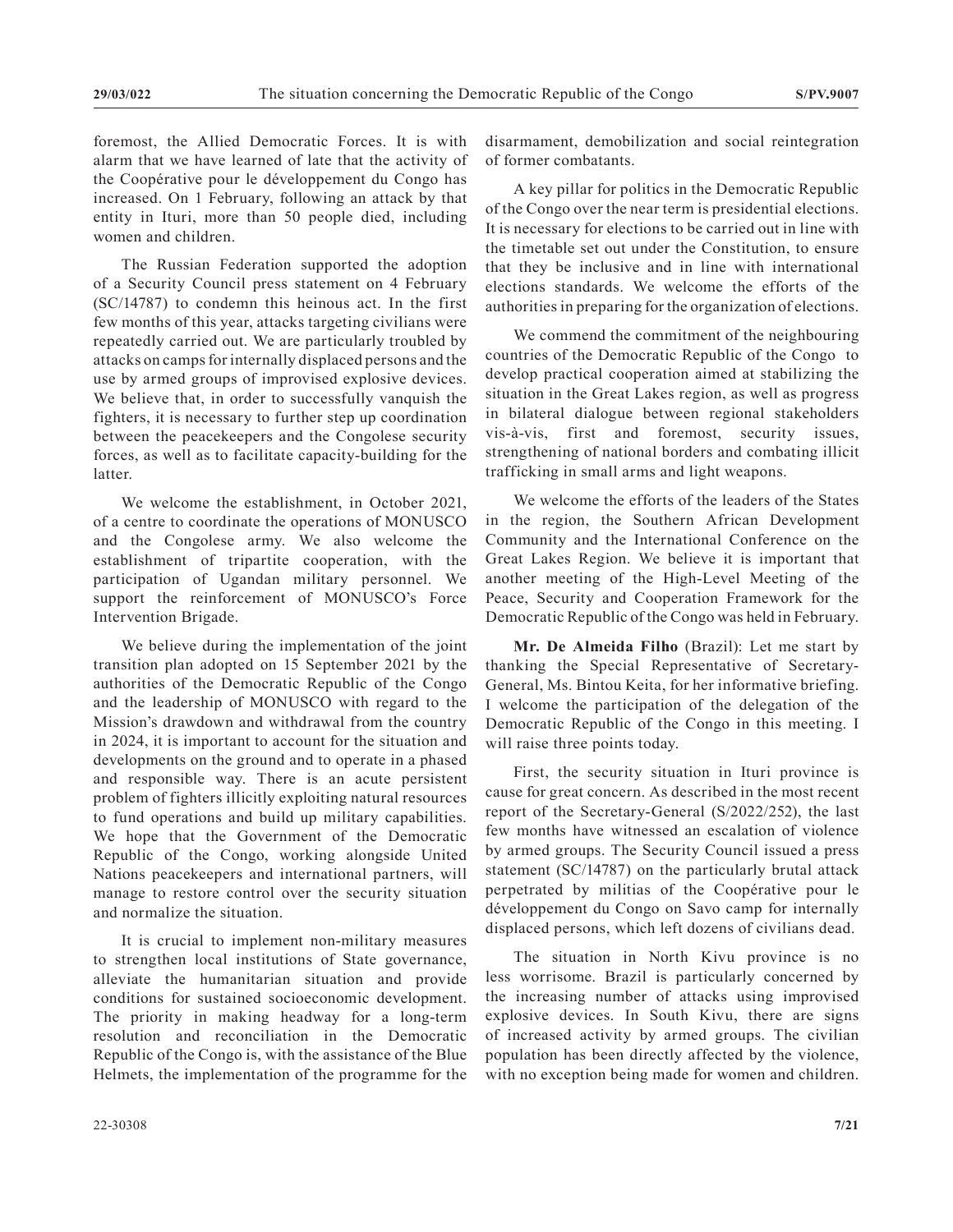Moreover, insecurity continues to hamper much-needed humanitarian support.

That leads me to the second point of my statement: the safety and security of United Nations personnel. Dozens of incidents have affected United Nations programmes and personnel, not all of them directly caused by non-State armed groups. We take note of the fact that Congolese authorities and the United Nations Organization Stabilization Mission in the Democratic Republic of the Congo (MONUSCO) are engaged to address the incident in which a MONUSCO patrol was fired at by soldiers of the Forces armées de la République démocratique du Congo (FARDC).

Brazil has had the honour of contributing to MONUSCO by appointing some of its most distinguished officers to the position of Force Commander. They have borne witness to the bravery and sense of duty of the troops and the civilians who perform their mission in adverse and oftentimes dangerous conditions. We are therefore saddened and concerned about the news of the missing MONUSCO helicopter in the Democratic Republic of the Congo.

Lastly, we note recent steps to increase crossborder cooperation between the Democratic Republic of the Congo and Rwanda, as well as the joint military operation involving the FARDC and the Uganda People's Defence Forces (UPDF). Those initiatives, provided that they are fully respectful of the sovereignty and territorial integrity of the Democratic Republic of the Congo, could create conditions for more effective efforts in the stabilization of the region. Tripartite coordination among MONUSCO, the FARDC and the UPDF must be encouraged.

**Mr. Biang** (Gabon) (*spoke in French*): I have the honour to make this statement on behalf of the African members of the Security Council (A3), namely, Kenya, Gabon and Ghana.

I take this opportunity to commend the outstanding work of Special Representative of the Secretary-General Bintou Keita. Her detailed briefing provides additional elements enabling a better assessment of the activities of the United Nations Organization Stabilization Mission in the Democratic Republic of the Congo (MONUSCO) and the situation in the country. I also welcome the presence of the Permanent Representative of the Democratic Republic of the Congo at this meeting.

The statement of the A3 will focus on three main points: the political situation, the security situation and the humanitarian situation.

With regard to the political situation, we welcome the opening of the March parliamentary session and are encouraged by the commitment of President Mr. Félix-Antoine Tshisekedi Tshilombo to hold elections in 2023, in accordance with the constitutional timelines. We welcome the adoption of the electoral road map by the Independent National Electoral Commission (CENI). The express commitment the Congolese authorities to respecting the electoral deadlines will give credibility to the democratic process leading to free, inclusive and transparent elections.

By appointing Ms. Marie-Josée Kapinga as the Deputy National Executive Secretary of the CENI — the first woman to hold that position— the Congolese authorities have clearly grasped the importance of the full participation in the electoral process by all segments of society, especially young people and women.

Strengthening institutions and consolidating the democratic gains of recent years are the main political challenges vis-à-vis the upcoming elections in the Democratic Republic of the Congo. The Security Council must support the positive momentum of the Congolese authorities by bringing realistic and concrete proposals that are commensurate with the crucial challenges on the ground.

The magnitude of what is at stake demands of us an even more steadfast commitment to the Congolese people in encouraging all political actors to demonstrate self-sacrifice and a spirit of consensus. We urge development partners to provide the financial and material support necessary for the implementation of the Government's 2021-2023 programme of action, including the holding of local and national elections in 2023.

The complexity of the issues facing the Democratic Republic of the Congo makes regional dynamics particularly relevant. In that regard, the A3 welcomes the holding the High-level Meeting of the Regional Oversight Mechanism of the Peace, Security and Cooperation Framework for the Democratic Republic of the Congo and the Region. The Mechanism, which is important and agreed upon by the States of the region, prioritizes diplomacy and dialogue to resolve border-related challenges and promote their economic development.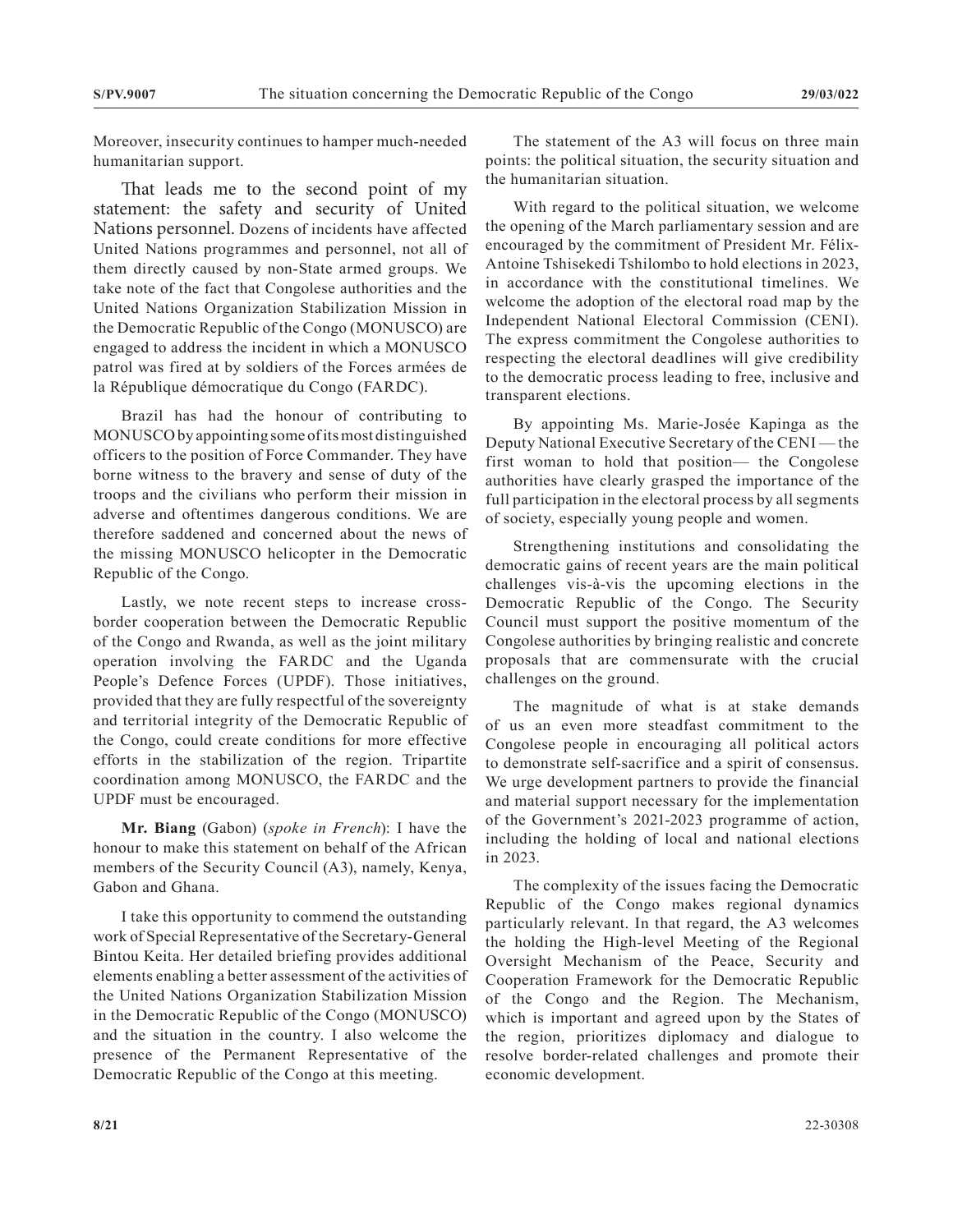The signing by the Congolese authorities of respective memorandums of understanding with Uganda and Rwanda, as well as the concerted military actions under way, are helping establish a constructive regional approach. In the interest of effectiveness and sustainability, the A3 recommends that the joint effort be expanded to cover all problems that are undermining stability in the region, including the thorny issue of the illicit exploitation of mineral resources. The authority of the Congolese State must be restored throughout the country, and the rule of law re-established in every part of the country.

The A3 is particularly concerned about the deteriorating security situation, especially in the provinces of Ituri and Kivu, owing to recurring attacks by armed groups. The eastern part of the Congo has been continuously faced by a cycle of unprecedented massacres and violence, the increased recruitment of child soldiers and barbaric acts perpetrated by the Allied Democratic Forces, the Coopérative pour le développement du Congo (CODECO) and other rebel groups, all of which are clearly intended to create a climate of fear among the population.

The cycle of terror perpetuated by the armed groups has gone on for far too long. The supporters of armed groups and those who supply them with weapons must stop. The perpetrators of those crimes must be prosecuted and held accountable for their abominable actions. The conviction of 24 members of CODECO by the Congolese military courts merits acknowledgement in that regard.

In order to build on that progress, the A3 advocates strengthening the judicial capacities of the Congolese State. In addition to those measures, the Council must address the issue of the arms embargo, which, in our view, limits the effectiveness of States' military actions against rebel movements, which maintain and often build their capacity to cause harm through obtaining supplies through parallel markets.

We ask the Council to accede to the legitimate request of the Congolese authorities to lift the notification requirement for the acquisition of arms. By strengthening its weapons and ammunition management system, the Government has demonstrated its commitment to implementing measures to ensure the control and management of weapons in its possession.

#### (*spoke in English*)

As we all know, the Democratic Republic of the Congo is a victim of the richness of its mineral resources. Their illicit exploitation is the main source of destabilization and violence. We welcome the adoption by the Congolese Government of a national strategic plan for the exploitation and certification of mineral resources, which we very much hope will bring clarity to the exploitation of mineral resources in the Congo. We encourage neighbouring countries to implement their commitments under the Regional Initiative against the Illegal Exploitation of Natural Resources. They should also adopt the certification mechanism of the International Conference on the Great Lakes Region into national laws and practices in line with internationally agreed minimum standards, as well as establish internal systems of control, monitoring and verification to eliminate the presence of illicit mineral trade.

In echoing the call of the Congolese authorities, the A3 stresses the value of sanctioning all individuals and entities involved in the illicit trafficking of mineral resources. Those activities incentivize armed groups to sustain their violence and contribute to intercommunal tensions. Undercutting the economic lifelines of armed groups is one of the keys to restoring sustainable peace in the Democratic Republic of the Congo. The response against armed gangs must also be accompanied by substantial financial and material support for the disarmament, demobilization and community reintegration and stabilization programme. The success of that important programme will undoubtedly have a positive reflection on security, stabilization and development processes.

The A3 notes with concern the increasing use of improvised explosive devices by rebels. Their use has a catastrophic impact on the safety and movement of populations. We condemn those barbaric acts in the strongest terms.

The A3 also notes with serious concern an upsurge in atrocities and the clear presence of terrorist groups in the region. The international community must commit to doing more to challenge those groups, not only in the Democratic Republic of the Congo but also throughout the continent. We must take the necessary measures to curb that scourge before it takes root. Identifying the root causes and proposing viable solutions seem to us to be the beginning of strong action. In that regard,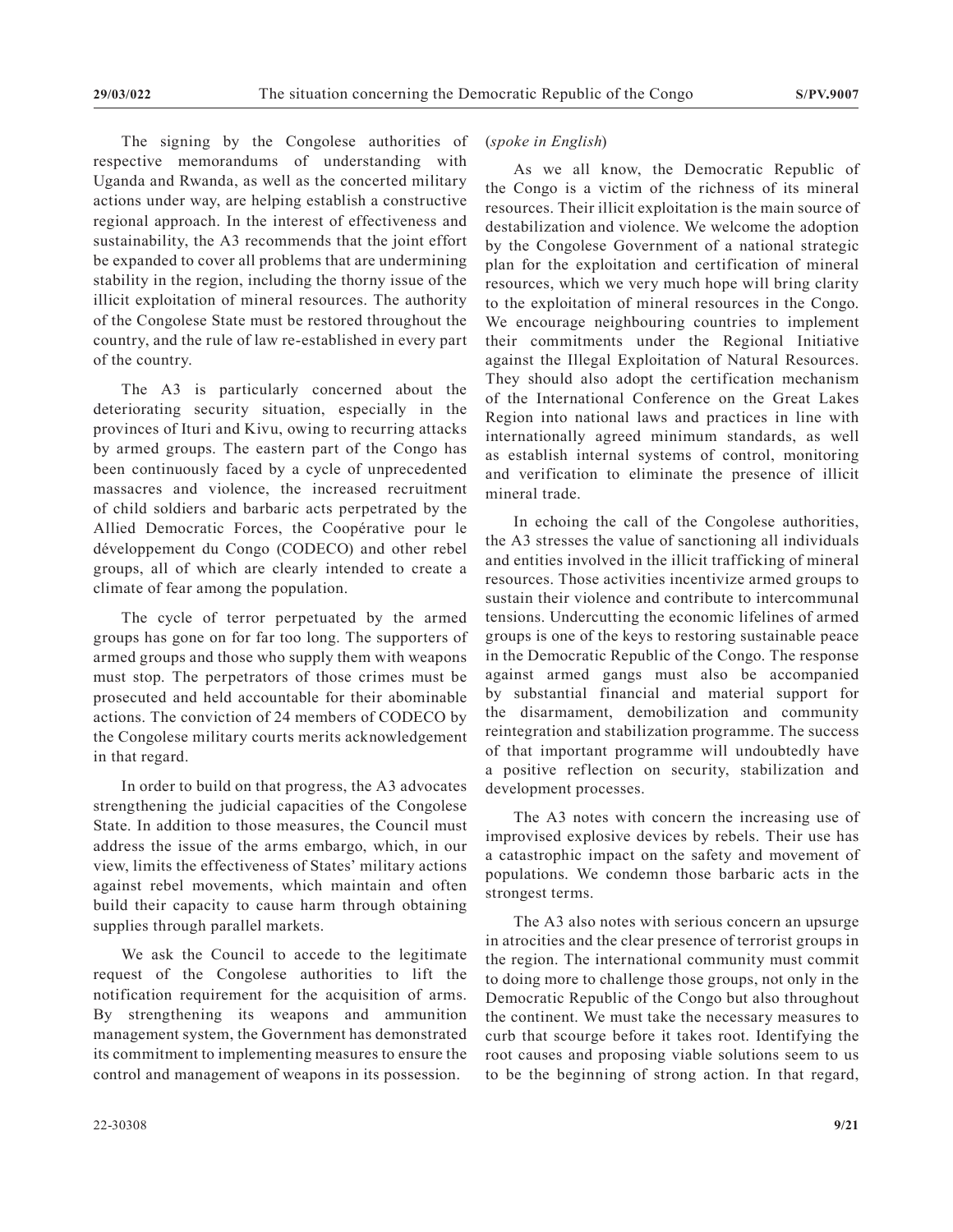we commend the invaluable support provided by MONUSCO to the Congolese defence forces. We also welcome the coordination and communication efforts between the Congolese authorities and MONUSCO.

It is essential that the MONUSCO transitional withdrawal plan be implemented based on an assessment of the benchmarks achieved. The withdrawal must be gradual, coordinated and concerted with the Forces armées de la République démocratique du Congo (FARDC) to avoid any recurrence of violence. We welcome the progress made in the implementation of the 18 benchmarks set out in the joint transition plan by the Congolese authorities.

The security environment is an aggravating factor in the humanitarian situation. With 5.5 million displaced and 27 million people facing food insecurity, the humanitarian crisis in the Democratic Republic of the Congo is very alarming. We urge international and regional donors, as well as all Democratic Republic of the Congo partners, to support the 2022 humanitarian response plan, launched by the Congolese Government and the United Nations.

We commend the remarkable work of humanitarian workers who, at the risk of their lives, provide continued support to the people of the Democratic Republic of the Congo. We pay well-deserved tribute to all the peacekeepers, humanitarian workers and members of the FARDC who lost their lives working for peace in that country. We call on the Congolese authorities to continue their efforts to ensure the safety and security of United Nations personnel and humanitarian workers so that they can carry out their mandates without hindrance.

In conclusion, the A3 reiterates its unwavering support for the Congolese Government and MONUSCO. We also reaffirm our commitment to the territorial integrity and sovereignty of the Democratic Republic of the Congo.

**Mrs. Thomas-Greenfield** (United States of America): I thank Special Representative of the Secretary-General Keita for his briefing and for her commitment to her mission. I would also like to welcome our colleague the Permanent Representative from the Democratic Republic of the Congo in the Chamber today.

Also, let me express concerns about the report of the downed helicopter and my condolences for any

loss of life. This is just one more bit of evidence of the extraordinary danger that the troops of the United Nations Organization Stabilization Mission in the Democratic Republic of the Congo (MONUSCO) face in working in the Democratic Republic of the Congo.

I would like to use my time today to discuss the recent attacks in eastern Democratic Republic of the Congo, our efforts to disrupt illicit resource networks, transition planning, the 2023 election and peacekeeper conduct.

First and foremost, the United States strongly condemns continued attacks by armed groups, including the Islamic State in Iraq and the Sham (ISIS) in the Democratic Republic of the Congo, also known as the Allied Democratic Forces (ADF), and the Coopérative pour le développement du Congo (CODECO). We are concerned by the grave threats to civilians posed by armed groups with networks across the region. As the report of the Secretary-General (S/2022/252) notes, those also include a potentially reconstituted Mouvement du 23 mars (M-23) and Burundian armed groups.

We are particularly disturbed, as others have mentioned, by the recent attacks in Plaine Savo internally displaced persons camp, in Ituri providence. There, in the late hours of 1 February, CODECO assailants slaughtered more than 60 people, mostly women and children, before MONUSCO intervened jointly with the Democratic Republic of the Congo armed forces to repel the assault. The United States holds in high regard the work of non-governmental organizations and advocates who go to great lengths to shine a light on those kinds of attacks and abuses against civilians, which often target particular ethnic groups. And we are glad to see the Special Representative and her team thinking critically about how to bolster MONUSCO forces, including through enhanced use of standing combat deployments, to best protect the Democratic Republic of the Congo's vulnerable populations.

To that end, the United States welcomes the initial steps taken by the Forces armées de la République démocratique du Congo (FARDC), the Ugandan People's Defence Force (UPDF) and MONUSCO to achieve effective communication and deconfliction. We urge all parties to fully implement the agreed coordination. We also continue to urge Member States to maintain adherence to Security Council sanctions resolutions and all relevant obligations under international law in the conduct of all cross-border operations in the east.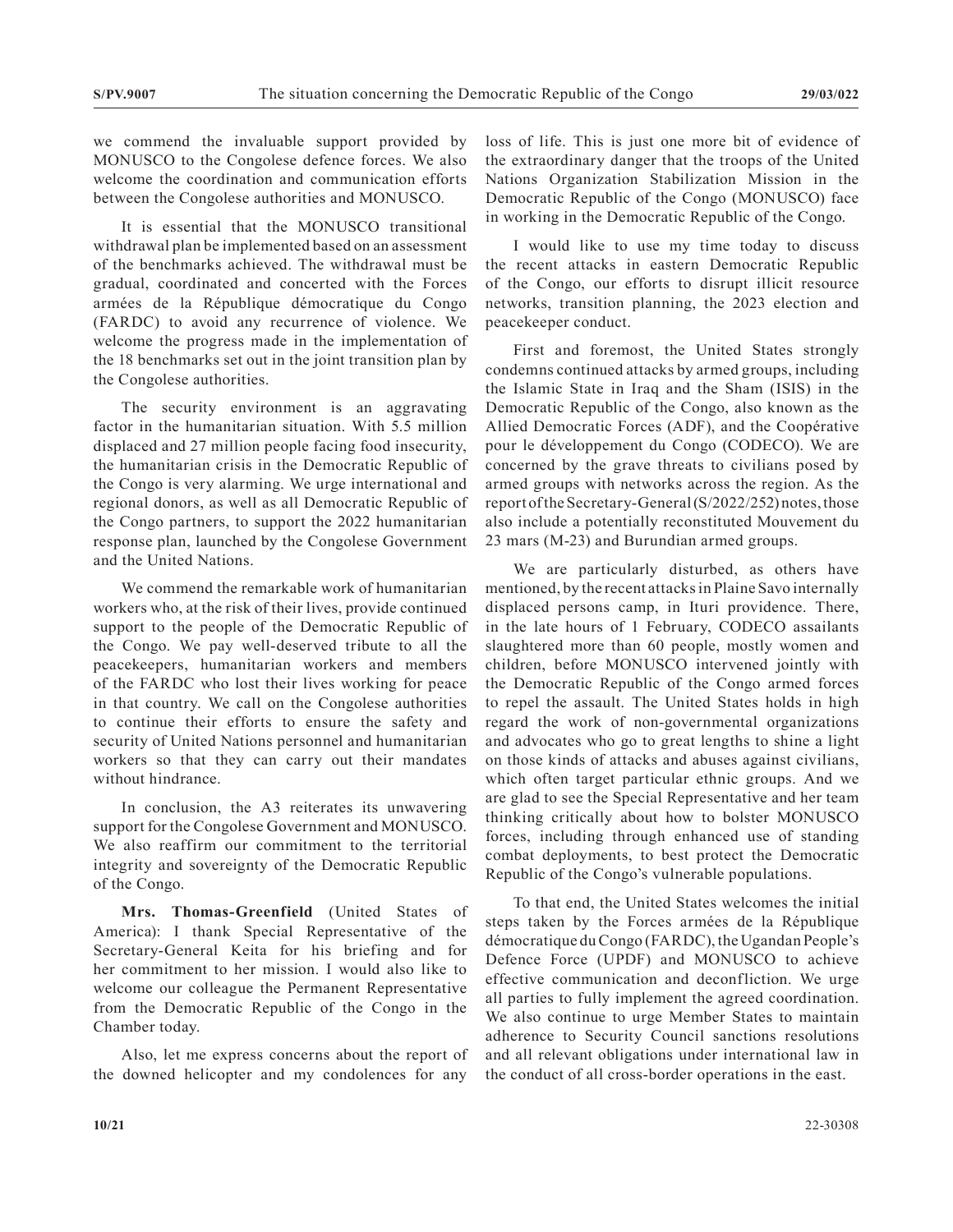Secondly, everyone sitting here in this Chamber and tuning in today knows full-well that illegal natural resource trafficking in eastern Democratic Republic of the Congo and cross-border regions directly fuels and finances activities that threaten the lives of Congolese people every single day. Instead, those resources ought to be used to build a future for the people of the Democratic Republic of Congo. We are concerned by the finding in the Secretary-General's report that, in areas of South Kivu, there is an increased presence of the armed groups that are connected to the regional criminal groups orchestrating illegal mining. We must put an end to that, which is why we remain committed to working with Member States to make robust use of the resolution 1533 (2004), concerning the Democratic Republic of the Congo sanctions regime. The United States sanctions on Alain Goetz and his network demonstrate our commitment to unearth and disrupt the networks of those who would profit at the expense of the country's security and development and of their people.

Thirdly, we welcome the ongoing coordination among MONUSCO, the Democratic Republic of the Congo Government, and all partners, including provincial authorities, to operationalize MONUSCO's transition plan. And as we think about the future, I know many eyes are looking at the elections set for December 2023. To that end, the United States supports strengthened protections for the freedom of expression, which is critical to a credible electoral process. And we stand ready, with the Council, to ensure that our Democratic Republic of the Congo Government partners have all the tools they need to plan and hold free, fair, transparent, timely, secure and inclusive elections.

Fourthly, and finally, within the MONUSCO context, we must not lose sight of a fight we continue to wage across United Nations field operations, that is, ending sexual exploitation and abuse. In 2021 alone, MONUSCO received reports of 23 allegations of sexual exploitation and abuse perpetrated by United Nations personnel. I know the Mission's conduct and discipline team is hard at work processing and investigating those allegations. And I hope the countries whose personnel stand accused are working just as hard to hold perpetrators accountable when allegations are substantiated.

Between the recent attacks, the illegal mining and the December 2023 elections, MONUSCO's role is as important as ever. We look forward to continuing to discuss that role and track all progress in the weeks to come.

**Mr. Vinito** (India): Let me begin by thanking Special Representative of the Secretary-General Bintou Keita for her update on the United Nations Organization Stabilization Mission in the Democratic Republic of the Congo (MONUSCO) and the developments in the country. I also welcome the representative of the Democratic Republic of the Congo to today's meeting.

India's peacekeeping contributions to the Democratic Republic of the Congo date back to 1960, when our peacekeepers helped in the orderly withdrawal of colonial forces and the establishment of a national Government. Since then, 51 of our soldiers have made the ultimate sacrifice, the highest of any troop-contributing country keeping the peace in the Democratic Republic of the Congo. As the second-largest troop contributor to MONUSCO, with over 2,000 personnel, India takes keen interest in the Mission's operations, as well as in developments in the Democratic Republic of the Congo.

India expresses serious concern about the crash of the MONUSCO helicopter, which was on a reconnaissance mission earlier today near Rutshuru. We pray for the safety and well-being of the crew and the passengers. We look forward to an update on that incident by Special Representative Keita.

I will focus my remarks on the two main objectives concerning MONUSCO's mandate — the protection of civilians and support for the stabilization and strengthening of State institutions in the Democratic Republic of the Congo and key governance and security reforms.

The primary responsibility to protect civilians rests with the Government of the Democratic Republic of the Congo. MONUSCO's role is to supplement those efforts, including in its areas of deployment. In that regard, we note that the persistent violence and insecurity in the Democratic Republic of the Congo's eastern provinces — mainly in Ituri, the Grand Nord area of North Kivu and parts of South Kivu — is a cause for concern. The Coopérative pour le développement du Congo, the Allied Democratic Forces (ADF) and other armed groups continue to be active, killing scores of civilians and attacking Government security forces and United Nations peacekeepers. The Islamic State-Central Africa Province has also claimed responsibility for the 25 December improvised-explosive-device attack in Beni, which had the bearings of a typical terror attack.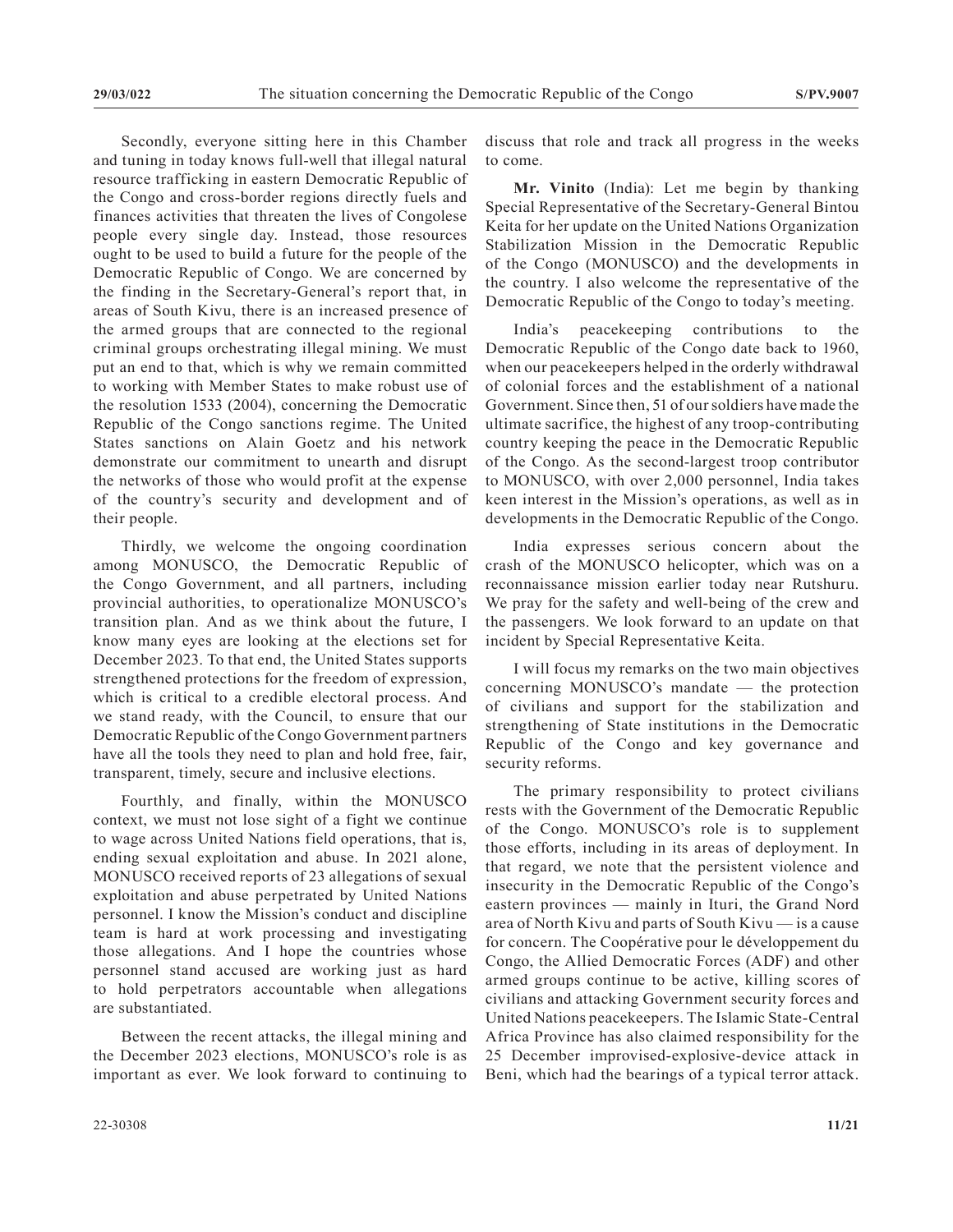We strongly condemn those attacks and offer our condolences to families of the victims.

The established links between the ADF and terrorist groups and the potential spread of terrorism to the Central African region is a cause for concern. The Democratic Republic of the Congo authorities have been raising the issue of the presence of terrorists operating under the cover of the Forces démocratiques de libération du Rwanda and the ADF in Ituri, North Kivu, South Kivu and Maniema. That needs to be taken seriously. We welcome the enhanced regional efforts among the Democratic Republic of the Congo, Uganda and Rwanda to combat armed groups in the eastern Democratic Republic of the Congo. We also underscore the critical need of regular tripartite coordination among MONUSCO, the Ugandan People's Defence Force and the Forces armées de la République démocratique du Congo during military operations, especially at the tactical level.

We take note of the ongoing preparations for MONUSCO's withdrawal from Tanganyika by June 2022. A successful drawdown, as per the timeline, would further boost the Mission's own plans for rationalizing the resources and focusing on the three eastern provinces.

We have also noted the steps taken in implementation of the Disarmament, Demobilization, Community Reintegration and Stabilization Programme against the benchmarks and the establishment of the provincial coordination mechanism. Tangible progress in its implementation, with the equal and meaningful participation of women at all stages, will be crucial to the eventual establishment of peace and stability in the eastern Democratic Republic of the Congo. We encourage MONUSCO to continue to support the efforts of the Government of the Democratic Republic of the Congo with regard to security sector and judicial reforms.

With regard to MONUSCO's operations on the ground, we believe that greater clarity on the interpretation of the mandate as it relates to the Force Intervention Brigade and other battalions is important. That would help TCCs to have a clear understanding of operations to be undertaken and to equip themselves appropriately, and it is especially important for the safety and security of peacekeepers.

The authorities of the Democratic Republic of the Congo have made progress towards the holding of elections by way of appointments to the Independent National Electoral Commission, the unveiling of an electoral road map and the submission of the requisite draft legislation. We welcome those developments, while noting the challenges in the road map. We encourage all stakeholders to keep up the positive momentum and create an enabling environment for the holding of peaceful, inclusive and transparent elections.

India also welcomes that the President of the Democratic Republic of the Congo has assumed the role of Chairperson of the Economic Community of Central African States and welcomes the country's admission into the East African Community as a full member. We believe that will help promote the country's continued leadership and engagement with its neighbours and the wider Central African region. We also welcome the convening of the tenth high-level meeting of the Regional Oversight Mechanism of the Peace, Security and Cooperation Framework for the Democratic Republic of the Congo and the Region, which took place in Kinshasa on 24 February. The Peace, Security and Cooperation Framework has enabled countries of the region to collaborate and work together to eliminate negative forces operating within the region. We firmly believe that the framework remains the key architecture to usher in and safeguard lasting peace and stability in the region.

In conclusion, a peaceful and stable Democratic Republic of the Congo will contribute immensely to the overall development of the region. That potential can be seen in the increased partnership and cooperation among regional stakeholders. The country's leadership has shown its firm resolve to address existing challenges, and the international community needs to take cognizance of the same and continue supporting the Government of the Democratic Republic of the Congo. On our part, India will remain steadfast in supporting the people of the Democratic Republic of the Congo.

**Mr. Sun Zhiqiang** (China) (*spoke in Chinese*): I thank Special Representative Keita for her briefing, and I welcome the presence of the Permanent Representative of the Democratic Republic of the Congo in today's meeting.

We are deeply worried about the missing helicopter of the United Nations Organization Stabilization Mission in the Democratic Republic of the Congo (MONUSCO) and hope that its whereabouts and the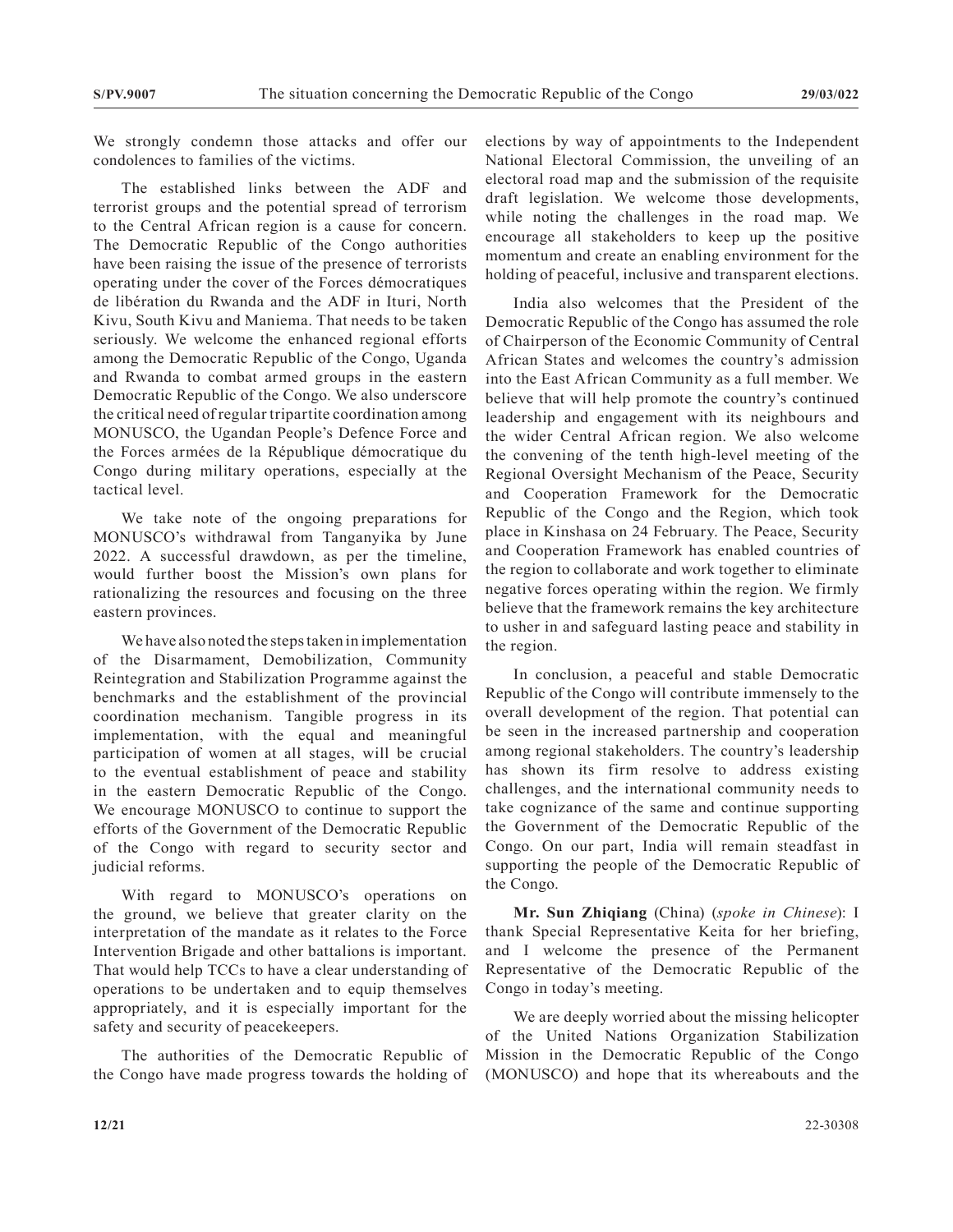safety and of its crew and passengers will be confirmed as soon as possible.

The security situation in the eastern Democratic Republic of the Congo saw continued deterioration in the recent period, with escalating violence by armed groups and more frequent attacks on civilians and displaced persons. China strongly condemns such incidents of violence and supports the swift and strong Council response through the issuing of a press statement (SC/14787). We hope that, through the implementation of the state of siege in the eastern part of the Democratic Republic of the Congo, the Government will enhance coordination with MONUSCO in order to effectively protect civilians.

The safety of the lives and property of thirdcountry nationals should also be taken seriously and protected. We call upon the Government of the Democratic Republic of the Congo to thoroughly investigate the egregious cases of armed looting, attacks and kidnappings, among other things, and hold perpetrators accountable.

The causes for the prolonged turbulence in the eastern Democratic Republic of the Congo are intricate and complex and will not be rooted out by military means alone. China supports the Government's efforts to strengthen its governance capabilities, promote reform in key sectors, implement the Disarmament, Demobilization, Community Reintegration and Stabilization Programme and exercise effective control over its eastern region.

It is important to value the role of development in enhancing security and to take advantage of natural resources in order to create jobs, improve livelihoods and eliminate poverty, so as to break the vicious cycle of violence. Strengthening mutual political trust and engaging in mutually beneficial cooperation among countries of the region are conducive to the improvement of the security situation in the eastern Democratic Republic of the Congo.

We welcome the successful convening of the summit of the tenth high-level meeting of the Regional Oversight Mechanism of the Peace, Security and Cooperation Framework for the Democratic Republic of the Congo and the Region and support MONUSCO in enhancing cooperation with the Special Envoy of the Secretary-General for the Great Lakes Region and playing a positive role in achieving peace and stability in the country and the region. Maintaining political

stability in the Democratic Republic of the Congo is essential to the country's peace and development.

We note that the Secretary-General's latest report (S/2022/252) indicates recent political volatility, controversy and challenges concerning the 2023 elections. China welcomes the commitment of President Tshisekedi Tshilombo to holding free, democratic and transparent elections within the constitutional time frame. We welcome the adoption of the electoral road map by the Independent National Electoral Commission and call on all political leaders to overcome their differences, maintain unity and jointly advance specific matters, such as electoral reform, and finalize the electoral calendar and budget.

The humanitarian and development needs of the Democratic Republic of the Congo must not be ignored. Although the world today is turbulent, with hotspot issues arising more frequently, the Democratic Republic of the Congo and other Africa-related agenda items must not be marginalized. China strongly calls on the international community to ramp up its help and assistance to the Democratic Republic of the Congo and other African countries. China recently donated yet another batch of anti-virus supplies to the hospital of the University of the Kinshasa and will continue to contribute to peace and development in the Democratic Republic of the Congo.

MONUSCO has played a vital role in stabilizing the security situation of the Democratic Republic of the Congo. China appreciates the tireless efforts of the Special Representative and the troop- and police-contributing countries in that regard.

The recent incident involving the Forces armées de la République démocratique du Congo firing at patrolling MONUSCO personnel is shocking. We hope that the Government of the Democratic Republic of the Congo will investigate and more effectively manage its military and police.

With regard to the MONUSCO drawdown, China's supports MONUSCO in stepping up coordination with the Government of the Democratic Republic of the Congo and the relevant United Nations agencies to advance the drawdown plan in an orderly and responsible manner, according to the situation on the ground and the benchmarks for withdrawal. The drawdown progress report recently submitted to the Council by MONUSCO and the Government of the Democratic Republic of the Congo helps improve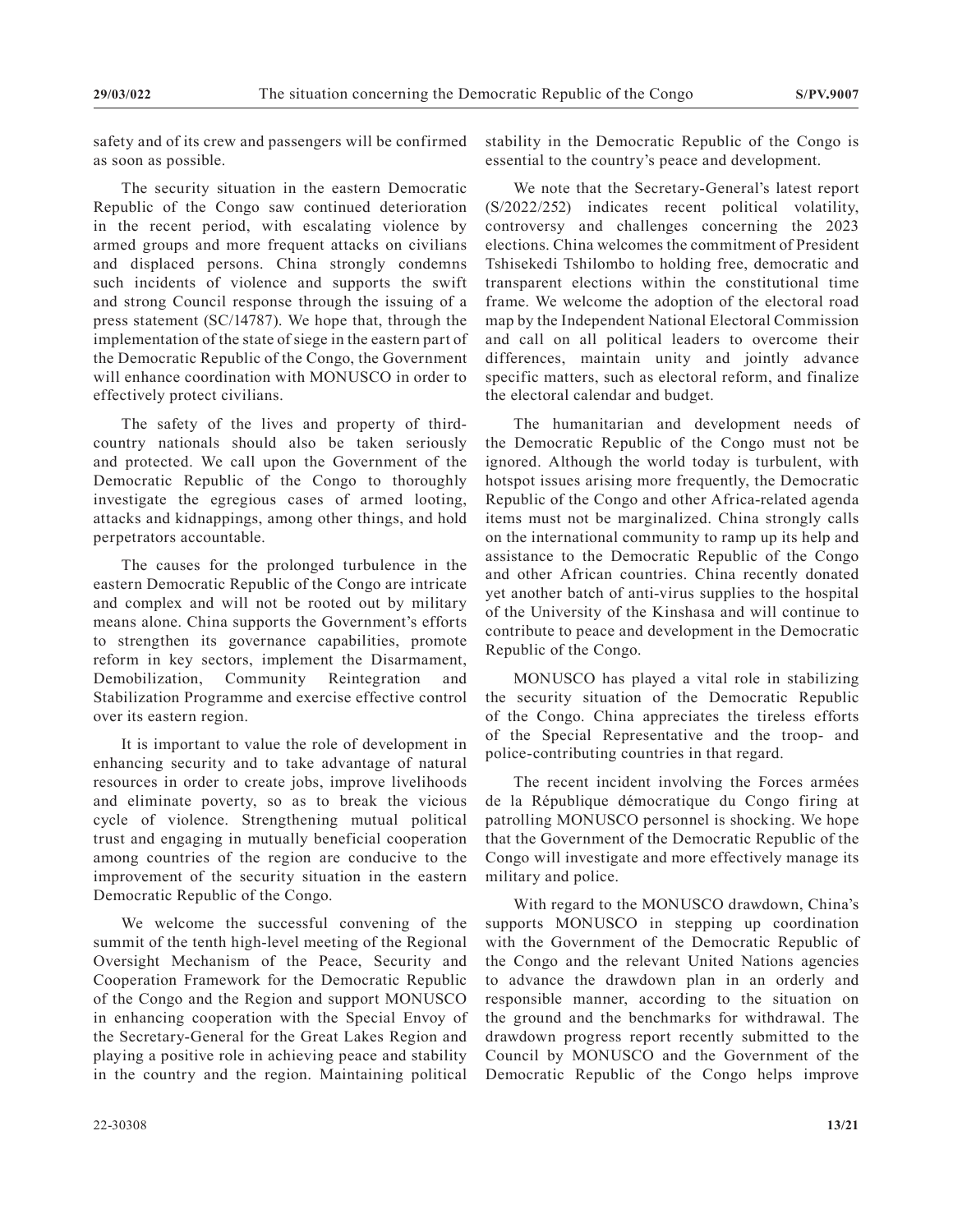our knowledge of the situation on the ground and the changes made to, and progress in, the drawdown.

**Mr. Roscoe** (United Kingdom): I begin by joining others in thanking Special Representative of the Secretary-General Keita for her characteristically thorough and clear briefing. We look forward to reading Ms. Babite Inyobondaye's contribution in due course.

I would also like to share the concern expressed by others around the Security Council table about the news that a helicopter went down today in Rutshuru, North Kivu. We hope that the rescue mission under way today is successful, but we are also reminded of the risks taken daily by peacekeepers across the world to implement our mandates.

The United Kingdom is extremely concerned, as we have heard today around the Council table, about the violence facing civilians in eastern Democratic Republic of the Congo, including the persistent attacks by armed groups. In addition to armed groups such as the Allied Democratic Forces (ADF) and the Coopérative pour le développement du Congo, we are increasingly concerned about the resurgent Mouvement du 23 mars group. We welcome the efforts of the United Nations Organization Stabilization Mission in the Democratic Republic of the Congo (MONUSCO) to enhance protection in the Djugu area of Ituri but note that insecurity around camps for internally displaced persons continues.

Also of concern is the number of recent kidnappings in North Kivu, which has made a large proportion of the province inaccessible to humanitarian actors. While we take note of the efforts of the Government of the Democratic Republic of the Congo to address the security in the east of the country, we call upon it to intensify those efforts in order to improve security and humanitarian access and lessen the suffering of the Congolese population.

Almost a year after the declaration of the state of siege, the United Kingdom welcomes the reinstitution of civilian judicial processes. We urge the Government of the Democratic Republic of the Congo to continue to mitigate the negative impacts of the state of siege. That includes setting clear objectives and an exit plan and addressing the recommendations of the national defence and security committee.

With regard to joint Democratic Republic of the Congo-Uganda military operations, we welcome efforts to deconflict operations. However, we remain concerned about the fact that joint operations in the Beni area of North Kivu have not yet been successful in improving the security situation or decisively tackling the threat of ADF.

We urge the Governments of the Democratic Republic of the Congo and Uganda to increase their coordination with MONUSCO. Not only is that essential to ensuring the protection of civilians and the safety and security of United Nations personnel and humanitarian workers, but it could also support efforts to hold cleared areas and prevent the ADF from spreading into new territory where they can re-establish their foothold.

With regard to the safety and security of United Nations personnel, the firing at a MONUSCO patrol by soldiers of the Forces armées de la République démocratique du Congo in North Kivu is also deeply concerning. We echo the Secretary-General's call for those responsible to be held to account.

The United Kingdom welcomes progress made to develop and operationalize the new Disarmament, Demobilization, Community Reintegration and Stabilization Programme. It is essential to learn from previous disarmament, demobilization and reintegration efforts, including by adopting a decentralized and community-based approach. We welcome the technical support provided by the United Nations in that regard. As the operational phase begins, the establishment of inclusive coordinated structures among the United Nations, the international community and the Disarmament, Demobilization, Community Reintegration and Stabilization Programme will be critical.

Turning to MONUSCO's transition, we share the Secretary-General's view that the transition plan and its associated benchmarks offer a comprehensive framework for mobilizing the collective efforts of the Government, the United Nations and international partners. Establishing baselines and tracking progress against transition indicators, collectively by the United Nations and the Government of the Democratic Republic of the Congo, will be particularly important as the Council looks to assess progress in the implementation of the transition plan. We look forward to future updates on the transition, as part of the regular reporting cycle.

In conclusion, let me commend the work of Special Representative Keita and her team in extremely challenging circumstances. It is our sincere hope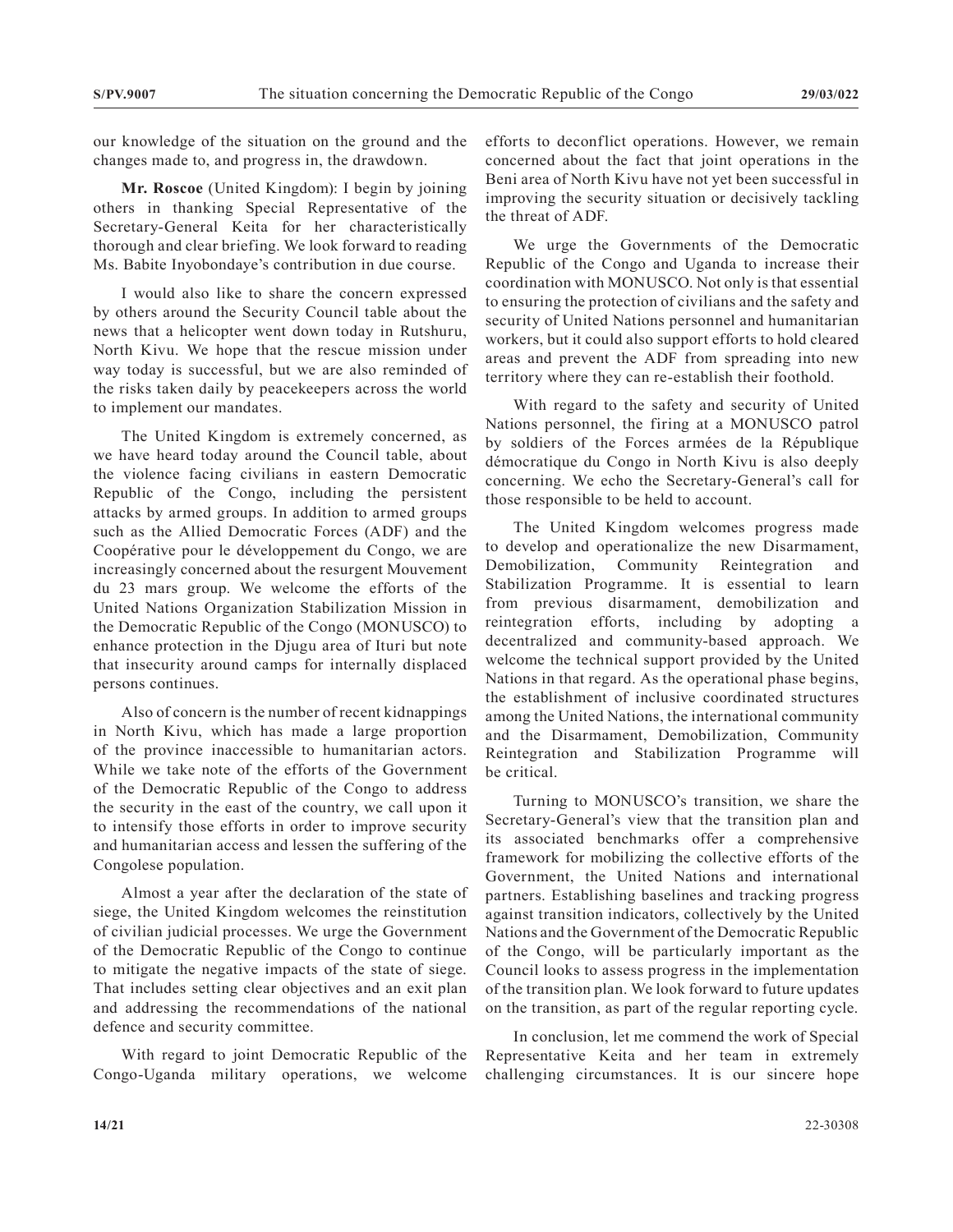that the collective efforts of MONUSCO and the Government of the Democratic Republic of the Congo can soon create a more stable and peaceful environment for the people of the Democratic Republic of the Congo.

**Mr. Gómez Robledo Verduzco** (Mexico) (*spoke in Spanish*): As other speakers who have taken the floor before me, I would like to thank Special Representative Bintou Keita her very comprehensive briefing today. Of course, I pay tribute to her work.

Over the past three months, we witnessed major changes on the political front, in particular the drafting of the road map for the holding of elections. We trust that the necessary legislative, logistical and budgetary changes will continue to be consolidated to ensure that elections in 2023 are held within the time frame established by the Constitution.

With regard to the security situation and the protection of civilians, we must express our deep concern and condemn the violence perpetrated by armed groups, such as the Coopérative pour le développement du Congo, against civilians, including girls and boys and, in particular, the deliberate attacks carried out on camps for internally displaced persons. The information the Special Representative just shared with us is very serious and could jeopardize progress on the political front. Also very serious is the apparent downing or disappearance of a helicopter of the United Nations Organization Stabilization Mission in the Democratic Republic of the Congo, which clearly shows the extreme volatility and fragility of the security situation.

Mexico believes that the investigation undertaken by the Congolese authorities in response to the attack on the Plaine Savo camp is, of course, a step in the right direction. However, violence also has a serious impact on humanitarian access, and that is why various humanitarian organizations have had to suspend their work in regions such as Beni. We therefore underscore the need to ensure full respect for the work of humanitarian staff, as well as the importance of measures to strengthen security along distribution routes where humanitarian aid and personnel circulate.

In the light of this disturbing situation, it is essential to restrict the flow of weapons. Without that key element, armed groups would be unable to carry out violent campaigns with the relative ease with which they appear to do so. Of course, we acknowledge the progress in implementing the Disarmament, Demobilization, Community Reintegration and Stabilization Programme

and the measures taken in the area of transitional justice. We encourage the stakeholders concerned to continue to make progress in those areas. We believe that their efforts have a multiplier effect and provide opportunities for former combatants, which will help promote national reconciliation.

With regard to accountability, we take note of the verdict rendered by a military court that has found 50 people guilty of the death of United Nations experts Zaida Catalán and Michael Sharp and their four Congolese companions. However, we call for the moratorium on the death penalty that has been in force in the Democratic Republic of the Congo since 2003 to be maintained and for perpetrators to receive a custodial sentence rather than capital punishment.

Regarding MONUSCO's exit strategy and transition plan, Mexico will remain attentive to progress made on the benchmarks, as well as everything related to the Mission's withdrawal programme in Tanganyika, which will take place in June. It is important that the transition process aligns with the reality on the ground and is able to evolve in accordance with developments there.

MONUSCO's work and the presence of the United Nations country team cannot be considered separately, as we always say, from the underlying causes of the conflict such as population displacement, violence and, as highlighted this morning, the illegal exploitation of natural resources. For Mexico, a comprehensive approach, taking into account all development parameters, is indispensable for building sustainable peace.

**Ms. Byrne Nason** (Ireland) (*spoke in French*): I too would like to thank Special Representative Keita for her insightful and important briefing this morning. Ireland welcomes her leadership and the essential work of the United Nations Organization Stabilization Mission in the Democratic Republic of the Congo (MONUSCO). I also acknowledge the presence this morning of our colleague from the Democratic Republic of the Congo, who is most welcome.

I would like to make three points.

First, Ireland welcomes President Tshisekedi's express commitment to holding elections in 2023, in accordance with the Constitution. We welcome the adoption of an electoral road map by the Independent National Electoral Commission and stress the importance of an inclusive and credible electoral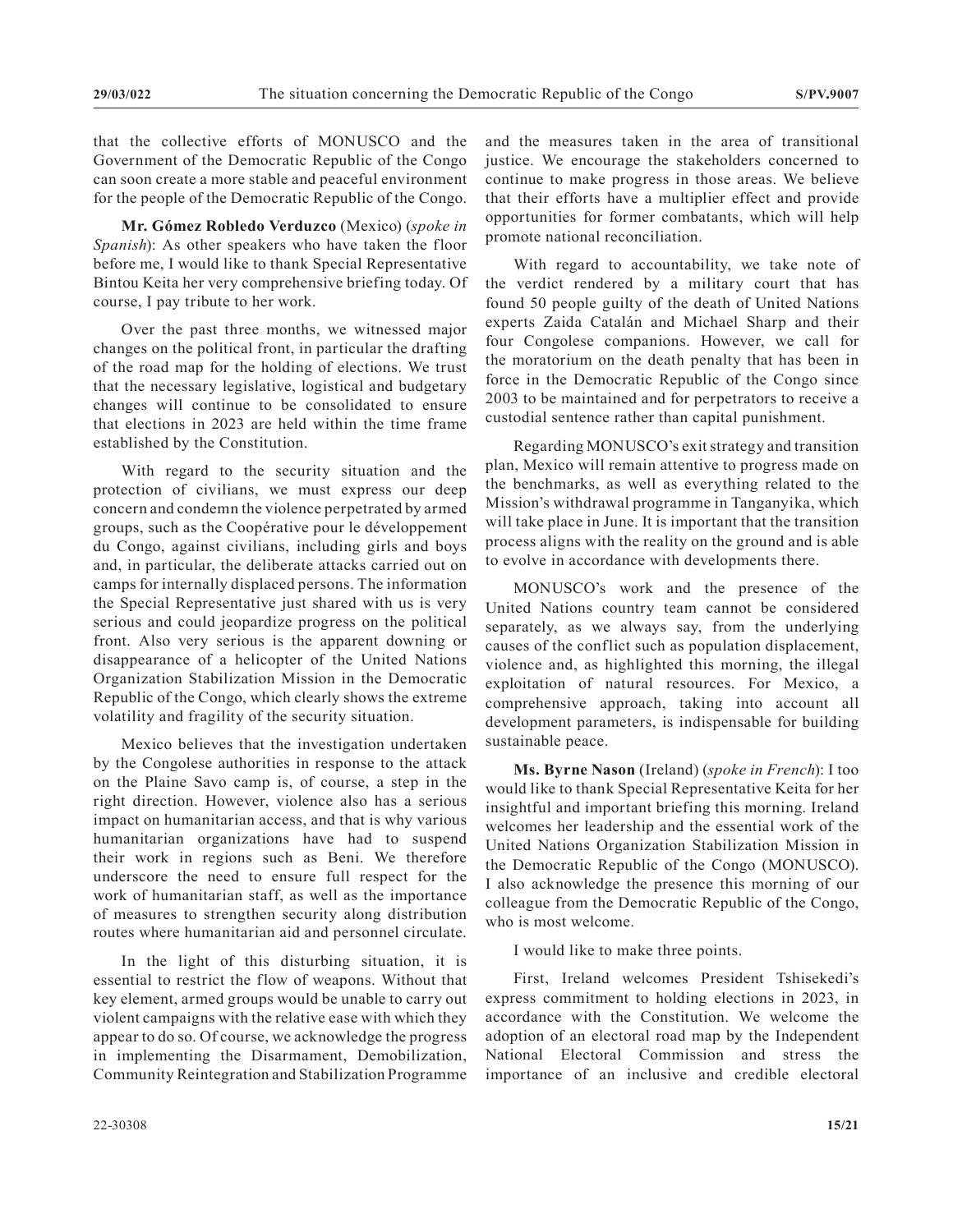process held in the proper conditions. Failure to ensure that could undermine social cohesion.

Creating stability in the eastern Democratic Republic of the Congo depends on many factors. Regional cooperation should be strengthened, including through the Peace, Security and Cooperation Framework Agreement for the Democratic Republic of the Congo and the Region and the International Conference on the Great Lakes Region.

We congratulate President Tshisekedi on holding the tenth session of the Regional Oversight Mechanism in Kinshasa. That meeting and its communiqué demonstrate the continued commitment to joint efforts to establish lasting peace through dialogue, coordination and collaboration. A comprehensive strategy on security sector reform is also necessary.

Strengthening the justice system, combating impunity and implementing a community-based disarmament, demobilization, and reintegration process for ex-combatants are also essential. The inclusion and meaningful participation of women will be essential for the success and sustainability of all those efforts.

#### (*spoke in English*)

My second point concerns the fact that Ireland is gravely concerned by the continuing insecurity and dire humanitarian and human rights situations in the eastern Democratic Republic of the Congo. We urge the Government to ensure that the implementation of the state of siege is time-bound, with clearly measurable objectives. Military operations must be consistent with international law, including international human rights law and international humanitarian law.

Ireland welcomes the efforts to establish effective tripartite coordination between MONUSCO, the Forces armées de la République démocratique du Congo (FARDC) and the Uganda People's Defence Forces. That is essential to ensuring the protection of civilians and the safety and security of United Nations personnel and humanitarian workers. We remain concerned by the incident in which FARDC soldiers fired at a MONUSCO patrol in North Kivu, and welcome the Congolese authorities' assurances that they will initiate investigations.

Ireland strongly condemns all attacks against civilians and notes Ms. Keita's concerning remarks in that regard today. Persistent and sustained attacks by armed groups on civilians in the eastern Democratic

Republic of the Congo, as well as the attack last month on the Plaine Savo internally displaced persons site, where more than 60 of the country's most vulnerable people lost their lives, show just how challenging it will be to build a sustained peace in the Democratic Republic of the Congo. They are also tragic reminders of how badly that is needed.

Ireland notes the verdict in the case of the assassination of United Nations experts Michael Sharp and Zaida Catalán and their four Congolese companions. We call on the authorities to maintain the moratorium on the death penalty and to take steps towards abolishing it in law.

We remain deeply concerned about violations and abuses of human rights and violations of international humanitarian law, including conflict-related sexual violence, committed by armed groups and State agents. All survivors of such violations must be provided with safe and unhindered access to appropriate medical and other services and to reparations. We urge the Government of the Democratic Republic of the Congo to accelerate the work on a national transitional justice commission in that regard.

Thirdly, we welcome the transition plan and its benchmarks, which can offer a comprehensive framework for mobilizing the collective efforts of the Government, the United Nations system and all stakeholders, including civil society and youth. The recent progress report is a starting point, although we would wish to see more regionally disaggregated data and more clarity in relation to the measurement of progress against benchmarks.

Ireland is pleased to see strengthened planning and coordination between the Government and the United Nations system to ensure MONUSCO's sustainable withdrawal from Tanganyika province. Given the security challenges that persist in certain areas, we believe it vital that the drawdown of the Mission's presence in the province be conducted in a phased and responsible manner. Such a drawdown will help to preserve the hard-won gains made by and for the people of the Democratic Republic of the Congo.

Before concluding, like others, we have become aware of reports this morning that a MONUSCO helicopter has crashed in the North Kivu region of the eastern Democratic Republic of the Congo. We understand that the circumstances of the incident are being investigated and that a search-and-rescue mission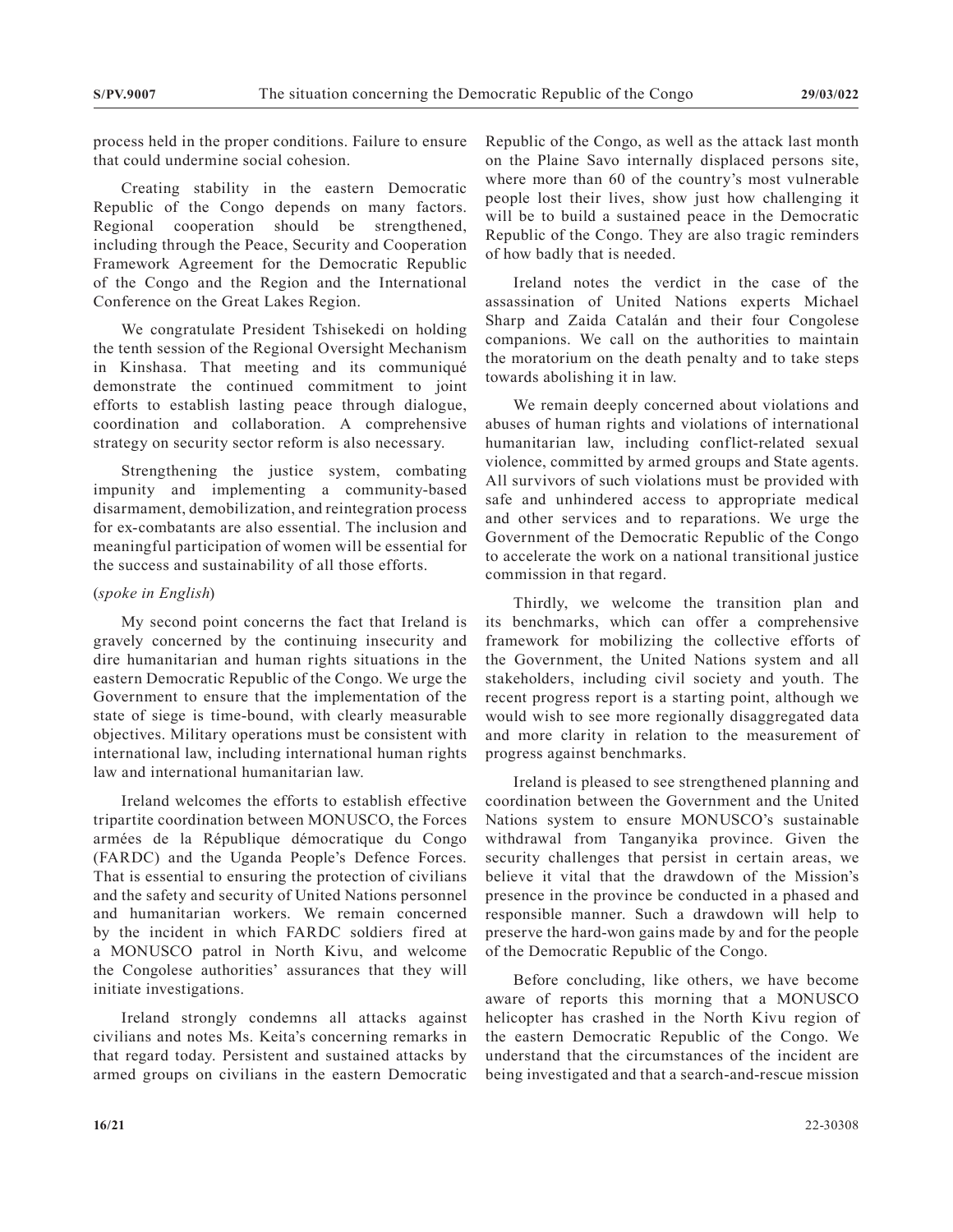is being prepared. Of course, details on casualties remain to be confirmed, but I want to say that our thoughts are with the MONUSCO personnel on this very difficult morning. They serve on the front lines of peace in an extremely difficult context. We await further details on that serious incident.

**Ms. Dautllari** (Albania): I join the other speakers in thanking the Special Representative for her briefing and welcome the representative of the Democratic Republic of the Congo to this meeting.

We also join the other members of the Council in paying tribute to the peacekeepers who may have lost their lives today in the crash of a United Nations Organization Stabilization Mission in the Democratic Republic of the Congo (MONUSCO) helicopter. This is indeed a sad day and reminds us of the risks that peacekeepers take on a daily basis.

As we have heard, the political situation in the Democratic Republic of the Congo remains tense. Ahead of the country's elections in 2023, we call on all the parties to avoid actions that could produce a negative fallout by placing their personal agendas aside. It is of great importance to maintain the positive momentum of the ongoing preparations and the electoral road map, which will ensure the elections' credibility, as will the participation of women and youth. We take note of the violations of democratic space mentioned in the report (S/2022/252) and call on the authorities to refrain from actions that may harm the electoral climate.

The security situation, particularly in the eastern provinces of North Kivu and Ituri, is ever more alarming, considering the ongoing state of siege and attacks on civilians. In South Kivu, we have also witnessed persistent intercommunal violence fuelled by hate speech in local and social media.

Albania is deeply concerned about the conflictrelated sexual violence against women and children committed by armed groups, but also by State agents. Moreover, there is an alarming new trend in the use of improvised explosive devices in recent attacks, raising new questions with regard to the link between armed groups and international terrorist organizations. What is more devastating are the attacks on internally displaced persons sites, followed by serious violations of human rights and international humanitarian law. We condemn in the strongest way these acts. Instead of bloodshed, Albania believes that the way forward is accountability, not impunity, and reconciliation, not mistrust.

Cooperation with third States to bring a military end to the conflict in the east of the country has not achieved the anticipated results. We urge that these operations be made even more transparent and coordinated, and we welcome the first steps being taken towards this end. We also call on the authorities for a robust implementation of the Disarmament, Demobilization, Community Recovery and Stabilization Programme, which needs to be supported by all stakeholders, including civil society, women and youth.

It is vital for MONUSCO to step up its efforts to respond effectively to the challenges on the ground and the mandate given to it. Albania supports a phased transition and the exit of the Mission based on the implementation of the agreed benchmarks to avoid any gaps and secure what it has achieved so far. Nevertheless, for this process to succeed, United Nations system agencies and other international stakeholders must work together and urgently provide funding in such critical areas as Tanganyika.

In conclusion, it is important that the resources that are now fuelling the conflict and illegal trafficking should be redirected to the socioeconomic development of the country and for the benefit of Congolese people. Albania supports the work of the Security Council Committee established by pursuant to resolution 1533 (2004) in holding accountable those responsible for the illegal exploitation of natural resources and for violations of human rights and international humanitarian law.

**The President** (*spoke in Arabic*): I shall now make a statement in my capacity as the representative of the United Arab Emirates.

I thank the Special Representative of the Secretary-General, Ms. Bintou Keita, for her comprehensive briefing and her work. I welcome the participation of the Permanent Representative of the Democratic Republic of the Congo to today's Council meeting and congratulate his country on joining the East African Community.

I join others in expressing our condolences to the people and the Government of the Democratic Republic of the Congo and the families of the victims of the most recent attacks in Ituri and North Kivu. These attacks underscore the need to further address the complex and interconnected security challenges facing the country, particularly in its eastern region, if sustainable peace is to be achieved. Key among these challenges is the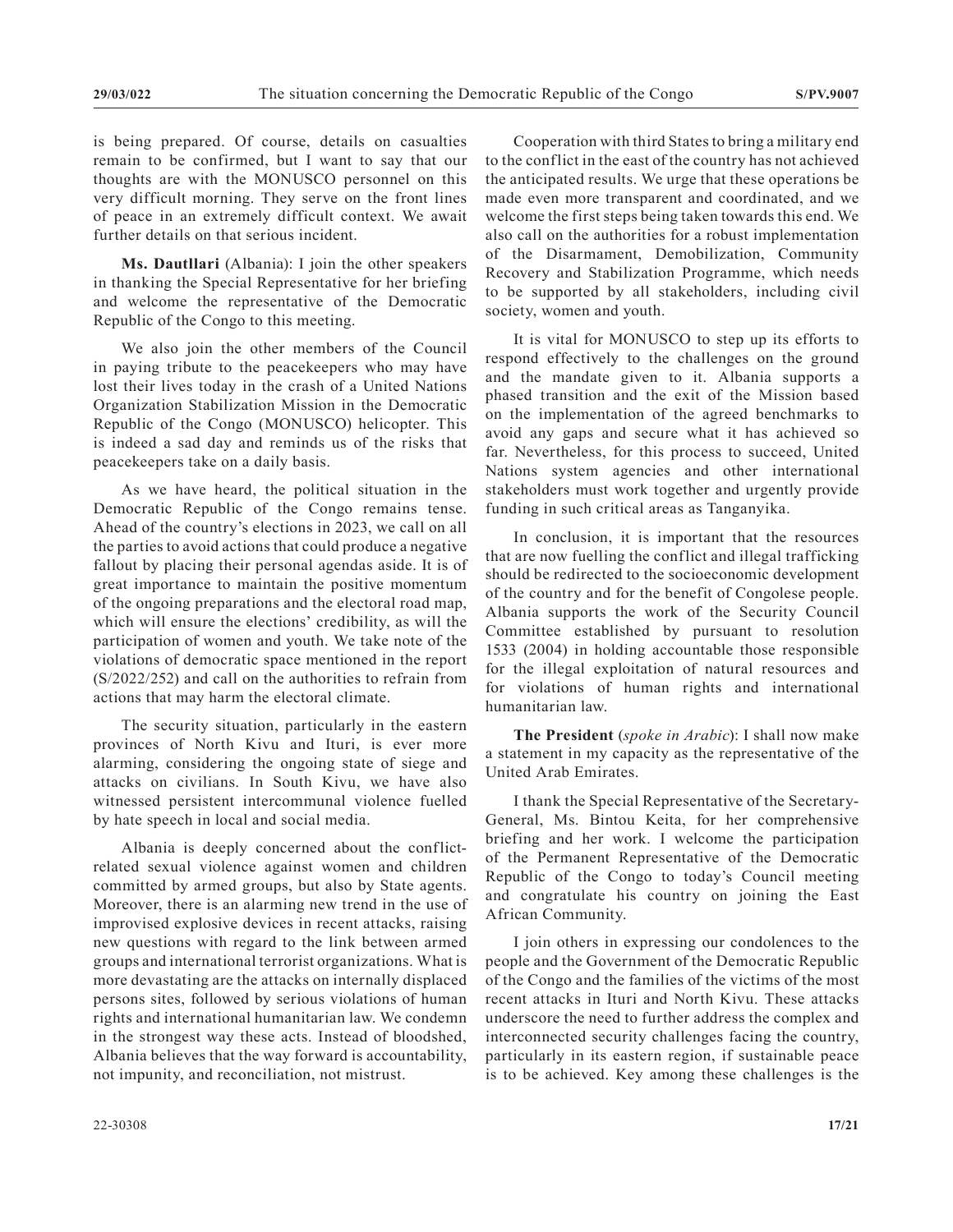persistence of intercommunal violence, the spread of hate speech, the rise of sexual and gender-based violence, the illicit trade in natural resources, and crossborder crime, which have all unfortunately exacerbated the already fragile humanitarian situation.

The United Arab Emirates emphasizes the importance of upholding international humanitarian law and mitigating the impact of violence on the most vulnerable. In addressing security challenges, the protection of civilians needs to remain front and centre in all stakeholders' considerations. We are also concerned about continued attacks against United Nations personnel, including those working to protect civilians. It is important to ensure the protection of humanitarian workers. Additionally, special attention must be paid to the situation of women in areas of heightened violence to ensure that they have access to adequate protection and support.

 Furthermore, it is important to build on the existing cooperation between the Democratic Republic of the Congo and its neighbours and regional partners, including the International Conference on the Great Lakes Region and the Economic Community of Central African States. Having an integrated regional approach is key to addressing common security challenges, strengthening diplomatic relations and economic cooperation. A combination of these factors could contribute to the security and stability of the Democratic Republic of the Congo and the entire region.

With regard to the United Nations Organization Stabilization Mission in the Democratic Republic of the Congo (MONUSCO), we are encouraged by its continued cooperation with the Government in the implementation of the 2021-2023 transition plan. We join others in acknowledging the important role that MONUSCO plays in supporting the Government's efforts, including through the promotion of women's full, meaningful and equal participation in the political process, as well as their continued empowerment.

In conclusion, as part of our presidency's commitment to bringing attention to the implementation of resolution 2565 (2021), I want to take this opportunity to highlight the ongoing challenge that the coronavirus disease (COVID-19) still poses in the Democratic Republic of the Congo. According to the World Health Organization and the most recent reports, infections are on the rise and the number of people fully vaccinated is far less than 1 per cent of the population. We call on the international community to intensify its efforts in supporting the Democratic Republic of the Congo's response to the COVID-19 pandemic to alleviate the burden on the country's health system.

I now resume my functions as President of the Council.

I give the floor to the representative of the Democratic Republic of the Congo.

**Mr. Nzongola-Ntalaja** (Democratic Republic of the Congo) (*spoke in French*): I join the members of the Security Council who have expressed their concern about the helicopter accident that took place in the Rutshuru region. We too are very affected by this news. We hope that the group that went looking for this plane will do what is necessary to prevent any unfortunate circumstances from arising. We hope that most of the people who were on that plane will be found alive.

I am also very pleased that the Council has seen fit to invite us to this meeting on the United Nations Organization Stabilization Mission in the Democratic Republic of the Congo (MONUSCO), and I would like to thank Ms. Bintou Keita for her work and for her briefing, which we are discussing today.

I would like to begin by congratulating the President on her country's presidency of the Security Council for the month of March 2022 and thank her for taking the initiative to organize today's meeting on the situation in the Democratic Republic of Congo. I would also like to thank the Secretary-General of the United Nations, His Excellency Mr. António Guterres, for his determination and commitment to my country's cause and for his report on the situation in the Democratic Republic of the Congo (S/2022/252), which is the subject of our discussions today. I would like to thank all the members of the Security Council whose qualities I have greatly admired; I see that most members of the Council are truly committed to improving the situation in the Congo, and we thank them for that.

Allow me also to welcome the presence in the Chamber today of our compatriot Ms. Léa Babite Inyobondaye, founder of the "Young People Enemies of Hunger" association.

My delegation has taken note of the report of the Secretary-General on MONUSCO, covering the period from 1 December 2021 to 16 March 2022, which Ms. Bintou Keita, Special Representative of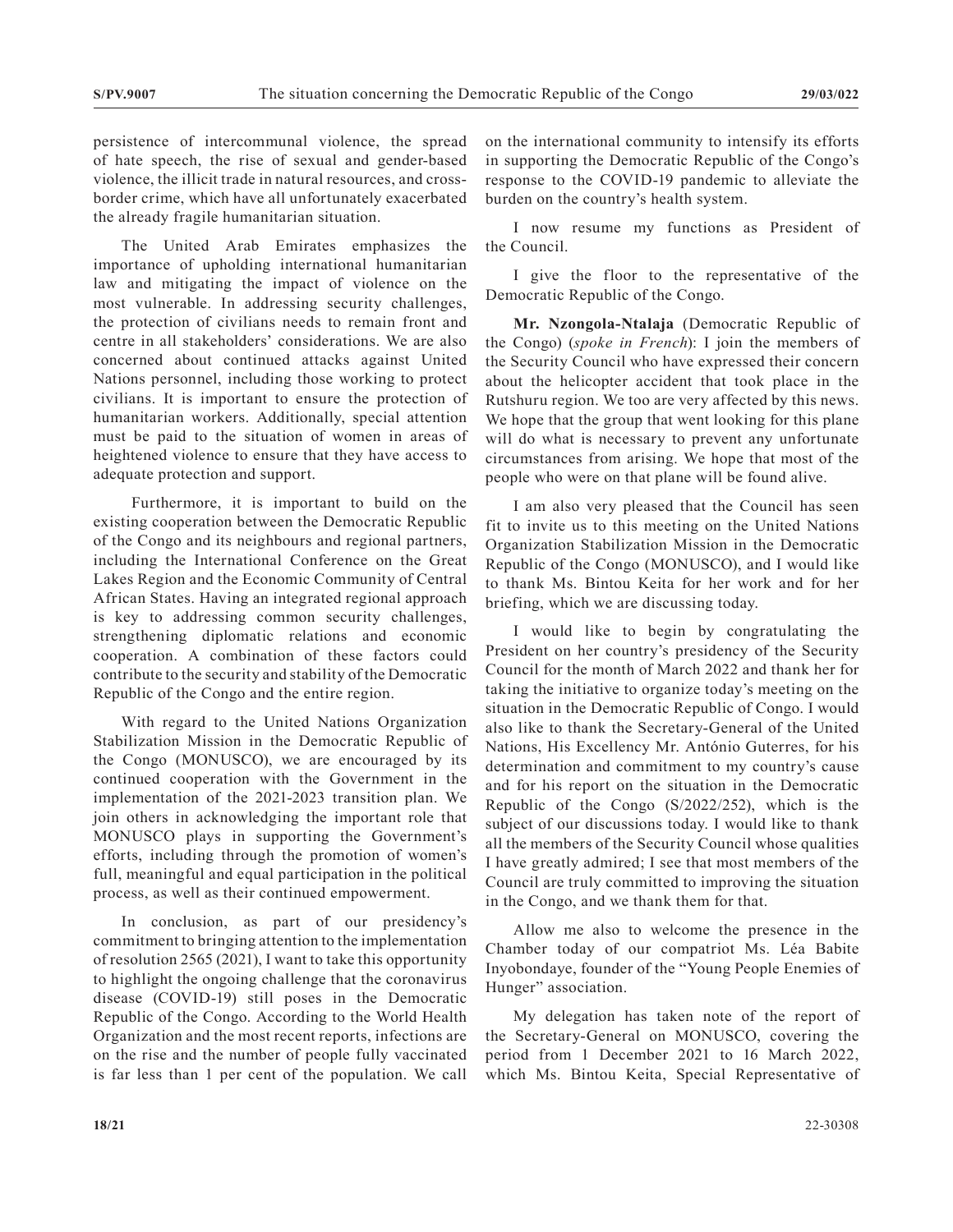the Secretary-General and Head of MONUSCO, just presented to us.

Let me make a few comments on the issues raised in the report and the concerns raised by Council members.

As the report before us highlights, the political situation in my country has been mainly dominated by preparations for the upcoming elections and the pursuit of regional partnerships.

With regard to preparations for the 2023 general elections, President Félix-Antoine Tshisekedi Tshilombo, as the report underscores, reiterated during his speech on the state of the nation on 13 December 2021 his commitment,

"to making the Democratic Republic of Congo a truly democratic State, which cannot be achieved without the holding of free, democratic and transparent elections within the constitutional time frame".

That resolve has been reflected by the following progress: the completion of the composition of the Independent National Electoral Commission (CENI), as several Council members underscored earlier; the appointment of a woman as the Commission's Deputy National Executive Secretary; the gradual allocation by the Government of resources to CENI; the adoption of the road map for the 2021-2027 electoral process by CENI; and the adoption by the Government of three draft decrees. The first of the latter concerns the organization of the pooling of operational activities within the framework of voter identification and registration, population identification and the general census. The second and third draft decrees concern the creation of a national identity card and general population database, respectively.

Despite challenges related to security and financial and logistical constraints, the Government, under the leadership of the Head of State, is working to ensure the success of the electoral process, and all other forms of support, facilitation and constructive contributions that can help make the process a success are welcome.

Moreover, in confirming the desire that he expressed at the beginning of his term to strengthen good-neighbourly relations and cooperate with the leaders of the region, the President of the Republic recently participated in two major regional events: the Conference of Heads of State and Government of the Economic Community of Central African States, held

in Brazzaville on 19 January, and the tenth High-level Meeting of the Regional Oversight Mechanism of the Peace, Security and Cooperation Framework for the Democratic Republic of the Congo and the Region, held in Kinshasa on 24 February. Both summits reaffirmed the shared resolve expressed by member States to cooperate further in bringing peace to the eastern part of the Democratic Republic of the Congo.

Concerning the security situation, it remains generally calm throughout the country, apart from the activities of armed groups in certain territories in the east of the country. Joint operations by the Forces armées de la République démocratique du Congo (FARDC) and the Ugandan People's Defence Force (UPDF) in the framework of the state of siege against the terrorists of the Allied Democratic Forces (ADF) and the Madina Tawheed wal Muwahedeen (MTM) are being pursued and developing at a regular pace in the Grand Nord area and in the southern part of Ituri.

Those operations have led to the dismantling and destruction of several of the groups' strongholds, thereby forcing them to change their combat strategy. They have evolved into small and mobile groups, raping and massacring the civilian population in their path. In addition, they are also using terrorist methods, such as the use of suicide bombers, for example, in Beni on 24 and 25 December 2021, and the parcel bomb at Oicha on 5 January. In retaliation for the operations, the ADF and MTM terrorists and their supporters are also using improvised bombs to terrorize the population. On top of that, we note the resurgence of activity by the Coopérative pour le développement du Congo (CODECO), which was mentioned here earlier several times, in Ituri.

Those operative methods require the FARDC and MONUSCO to readapt and recalibrate their strategies and pool additional joint efforts to neutralize those negative groups and provide lasting security for the populations of the eastern part of my country. In addition to the military strategy, in upholding his commitment to restore peace and security in the east of the country, the Head of State of the Democratic Republic of the Congo continues to engage in regional diplomacy that could eventually change the situation in the eastern part of the Democratic Republic of the Congo, as well as in the entire region.

In addition to the regional approach to pacify the east, my Government is also considering non-military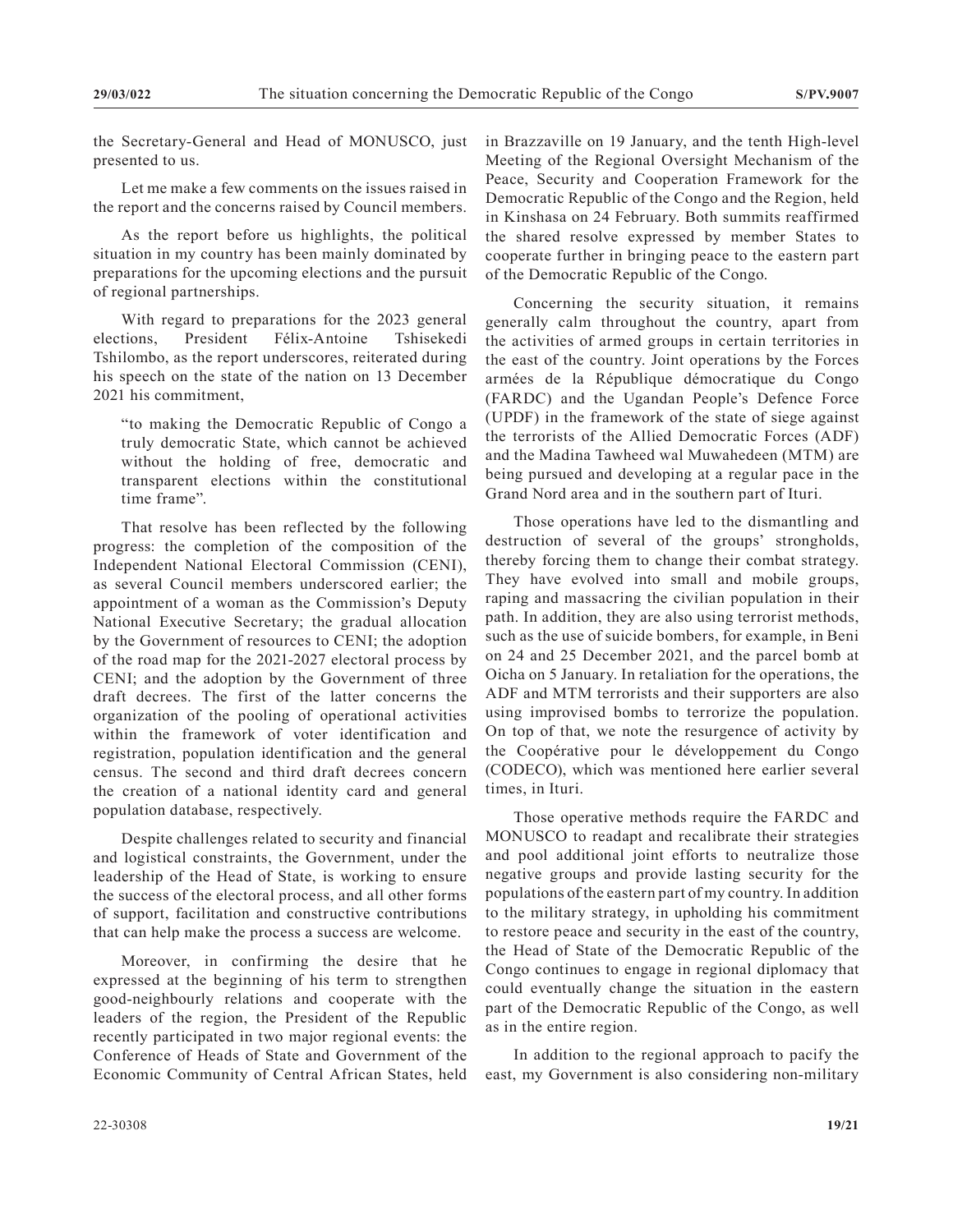solutions for both domestic and foreign armed groups to bring peace to the eastern part of the Democratic Republic of the Congo and the region.

The synergy among the Special Envoy of the Secretary-General for the Great Lakes Region, the National Monitoring Mechanism of the Framework Agreement of the Democratic Republic of the Congo and other regional and international guarantors that are working to promote cooperation around non-military measures will contribute to the gradual eradication of negative forces in the region.

Pacifying the eastern Democratic Republic of the Congo must also inevitably lead to the strengthening of the fight against the illegal trafficking of arms and ammunition, as well as the plundering of natural resources, which was mentioned by several speakers earlier. In that regard, an effective and well-targeted sanctions policy must not be ruled out as a means of disrupting all mafia-like networks.

Finally, in the context of the many current and future acts of surrender by combatants operating in the east of the Democratic Republic of the Congo, the new Disarmament, Demobilization, Community Reintegration and Stabilization Programme, established by President Tshisekedi Tshilombo, is a key instrument to pacifying the eastern part of the Democratic Republic of the Congo. We echo the call for increased partnership and support to ensure the full functioning of the programme.

Despite those efforts of the President of the Republic in his pursuit of regional partnerships to change the narrative of the security situation both in the east of the Democratic Republic of the Congo and the region, unfortunately, on the night of 27 to 28 March, the Mouvement du 23 mars (M-23) carried out incursions and attacked FARDC positions in Chanzu and Munyonyi, in Rutshuru territory. After all the agreements signed with the M-23 and its annihilation, by inter alia the United Nations Intervention Brigade, there is reason to wonder about the resurgence of the M-23. Moreover, many questions remain, including the source of their supplies and who is supplying them with arms and ammunition and why?

With regard to the fight against violations of human rights and fundamental freedoms, including sexual violence, my delegation would like to emphasize that this fight remains at the heart of the work of the President of the Republic, as well as his Government;

from the outset, he has committed himself to working to establish the rule of law. The various existing State structures, as well as other agencies newly set up by the President since 2019, such as the Agency for the Prevention and Fight against Human Trafficking and the National Committee for the Prevention against Torture, are all hard at work to achieve that goal.

In the same vein, my Government is also committed to fighting impunity within the army and the police. Paragraph 26 of the Secretary-General's report under consideration illustrates that focus: in addition to the severe sentences handed down for the perpetrators, the operationalization of a new military court in February 2022 in Beni, on account of its proximity, will contribute to the fight against impunity.

With regard to the allegations of violations committed by elements of the security forces, the Congolese military justice system has adopted measures to prosecute the perpetrators of the crimes, and they will continue. In addition, it is worth noting the efforts undertaken by the Government for the operationalization of transitional justice, as well as the implementation of the International Covenant on Economic, Social and Cultural Rights.

The alarming humanitarian situation observed in my country is largely attributable to the activity of armed groups and the conflicts that are also affecting neighbouring countries, whose people sometimes take refuge on our territory. Those armed groups, in particular the ADF and CODECO, have been carrying out unacceptable deadly attacks. We emphatically denounce such attacks against displaced persons camps, as well as against peaceful citizens.

My country continues to address this delicate and difficult situation, given the very high number of internally displaced persons and all the attendant challenges. That is why my Government, in partnership with the United Nations, launched a humanitarian response plan on 17 February. The plan is targeted at 8.8 million of the most vulnerable people. As the needs are immense, the Democratic Republic of the Congo would greatly appreciate any additional assistance that other partners could provide to this population in distress.

With respect to MONUSCO, my Government makes the following requests.